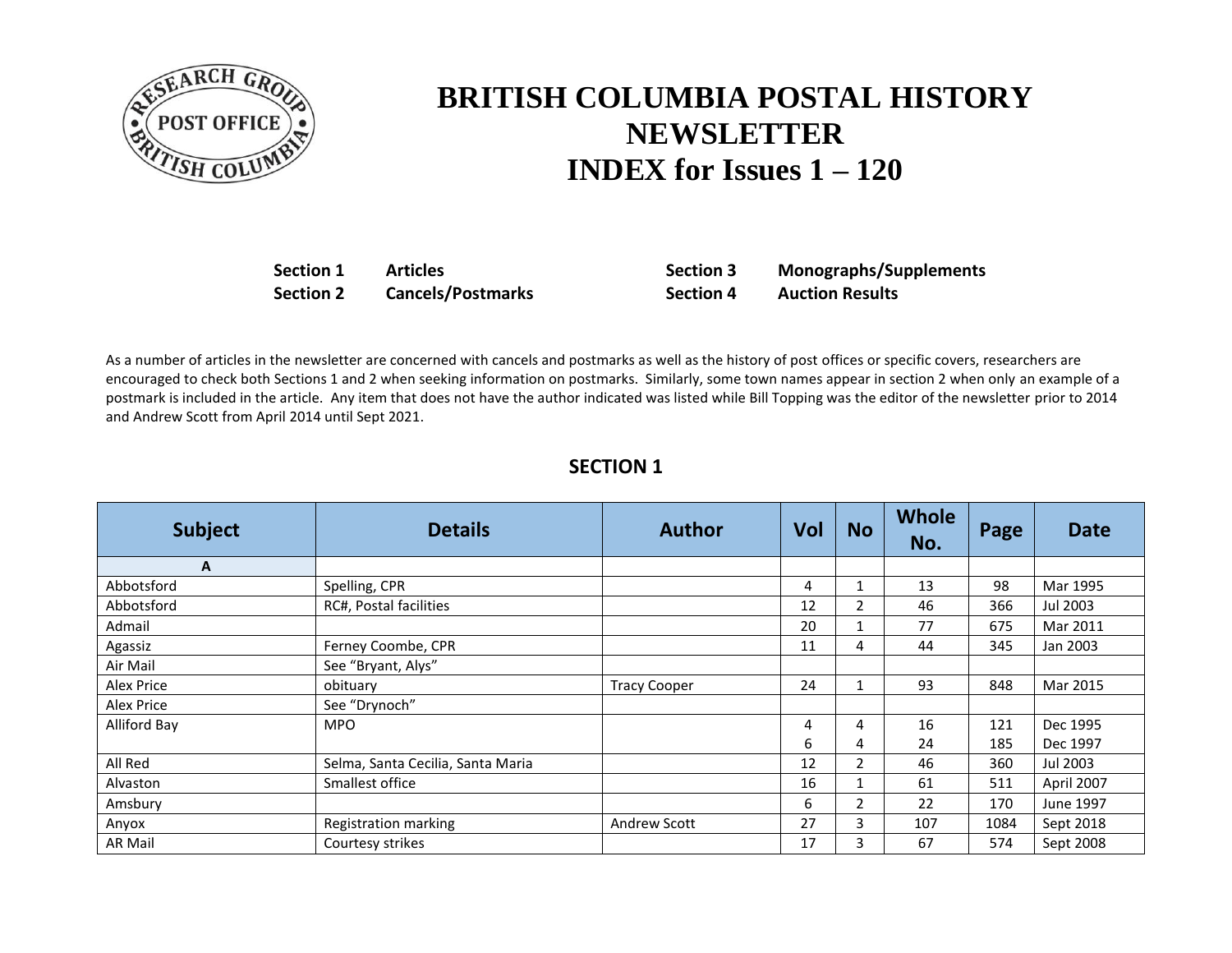| <b>Arrow Lakes</b>     | Halcyon Hot Springs, RPO               | Cec Coutts            | 29 | 4              | 116 | 1231  | Dec 2020         |
|------------------------|----------------------------------------|-----------------------|----|----------------|-----|-------|------------------|
| Arthur, E&I            | Nelson doctors, flu                    | <b>Ed Mannings</b>    | 29 | $\overline{2}$ | 114 | 1194  | June 2020        |
| B                      |                                        |                       |    |                |     |       |                  |
| <b>Bar Code</b>        | Sorter changes                         |                       | 10 | 3              | 39  | LXXIV | Oct 2001         |
| Barcode reader         | Development                            |                       | 15 | 3              | 59  | 491   | Oct 2006         |
| Bastedo, John          | Gold rush, D'Ewes, colonial stamp      | Andrew Scott          | 26 | $\overline{2}$ | 102 | 997   | June 2017        |
| Bayard                 | History, lumbering, Wycliffe, CPR      | David Piercey         | 26 | 3              | 103 | 1019  | Sept 2017        |
| <b>BC</b> Electric     | Mail service                           |                       | 18 | $\overline{2}$ | 70  | 603   | <b>July 2009</b> |
| <b>BC</b> Electric     |                                        |                       | 20 | $\overline{2}$ | 78  | 677   | June 2011        |
| <b>BC Hydro</b>        | 50 <sup>th</sup> Anniversary           |                       | 20 | $\overline{2}$ | 78  | 679   | <b>June 2011</b> |
| <b>BC Post Offices</b> | 1870 - 1872                            |                       | 15 | 4              | 60  | 499   | Jan 2007         |
| <b>BC Telephone</b>    | Window envelopes                       |                       | 20 | $\overline{2}$ | 78  | 677   | June 2011        |
| <b>Bear Creek</b>      | History, CPR                           | <b>Morris Beattie</b> | 26 | $\mathbf{1}$   | 101 | 987   | Mar 2017         |
| <b>Bear Creek</b>      | background                             | Jim White             | 26 | $\overline{2}$ | 102 | 996   | <b>June 2017</b> |
| Beaver                 | Unreported cancel                      | <b>Tracy Cooper</b>   | 17 | 4              | 68  | 584   | Dec 2008         |
| Begbie                 | See "Cariboo"                          |                       |    |                |     |       |                  |
| Belford                | 1913 cover                             |                       | 17 | $\overline{2}$ | 66  | 564   | <b>July 2008</b> |
| Bella Bella            | John Clayton                           | Andrew Scott          | 27 | $\overline{2}$ | 106 | 1059  | <b>June 2018</b> |
| Benallack              | Rare marking                           | Tim Woodland          | 30 | $\overline{3}$ | 119 | 1268  | Sept 2021        |
| <b>Bentall Centre</b>  | daters                                 |                       | 18 | $\overline{3}$ | 71  | 615   | Sept 2009        |
| <b>Bentall Centre</b>  | handstamps                             |                       | 22 | $\overline{2}$ | 86  | 763   | <b>June 2013</b> |
| Bevan                  | Routing to Ontario, 1935 RPO           | Morris Beattie        | 24 | 4              | 96  | 895   | <b>June 2015</b> |
| Bibliography           | Philatelic colonial                    | Yahann Tanguay        | 26 | 4              | 104 | 1029  |                  |
| Big Bend gold mines    | Barnard's, Dietz & Nelson, Wells Fargo | Malcolm Leitch        | 25 | 4              | 100 | 967   | Dec 2016         |
| <b>Big Lake Ranch</b>  | Big Lake, hammers, history             |                       | 5  | $\mathbf{1}$   | 17  | 132   | Mar 1996         |
| <b>Bill Robinson</b>   | obituary                               |                       | 20 | $\mathbf{1}$   | 77  | 668   | Mar 2011         |
| <b>Bill Topping</b>    | biography                              |                       | 23 | $\mathbf{1}$   | 89  | 789   | April 2014       |
| <b>Bill Topping</b>    | obituary                               |                       | 27 | $\mathbf{1}$   | 105 | 1044  | March 2018       |
| <b>Black Creek</b>     | History, postmasters                   |                       | 5  | $\overline{2}$ | 18  | 139   | <b>June 1996</b> |
| <b>Blind Bay</b>       | fire                                   |                       | 5  | 4              | 20  | 159   | Dec 1996         |
| <b>Boat Basin</b>      | Cougar Annie, history                  |                       | 8  | 4              | 32  | 250   | Jan 2000         |
| <b>Bold Point</b>      | "Missent To"                           | Peter Smith           | 25 | $\mathbf{1}$   | 97  | 923   | Mar 2016         |
| <b>Books</b>           | Machine cancels, Slogan Postmarks      |                       | 11 | 3              | 43  | 339   | Oct 2002         |
|                        | <b>Inkjet Cancels</b>                  |                       |    |                |     |       |                  |
| Book                   | <b>Hotel Covers</b>                    | Ken Ellison           | 13 | $\overline{3}$ | 51  | 411   | Oct 2004         |
| <b>Books</b>           | Japanese Internment,                   | Ken Ellison,          | 15 | $\overline{2}$ | 58  | 485   | <b>June 2006</b> |
|                        | Mining-BC                              | Pete Jacobi           |    |                |     | 486   |                  |
| Book                   | Post offices 1990-2006                 |                       | 16 | $\overline{2}$ | 62  | 526   | June 2007        |
| <b>Book</b>            | <b>Richmond Postal History</b>         |                       | 17 | $\overline{2}$ | 66  | 564   | <b>July 2008</b> |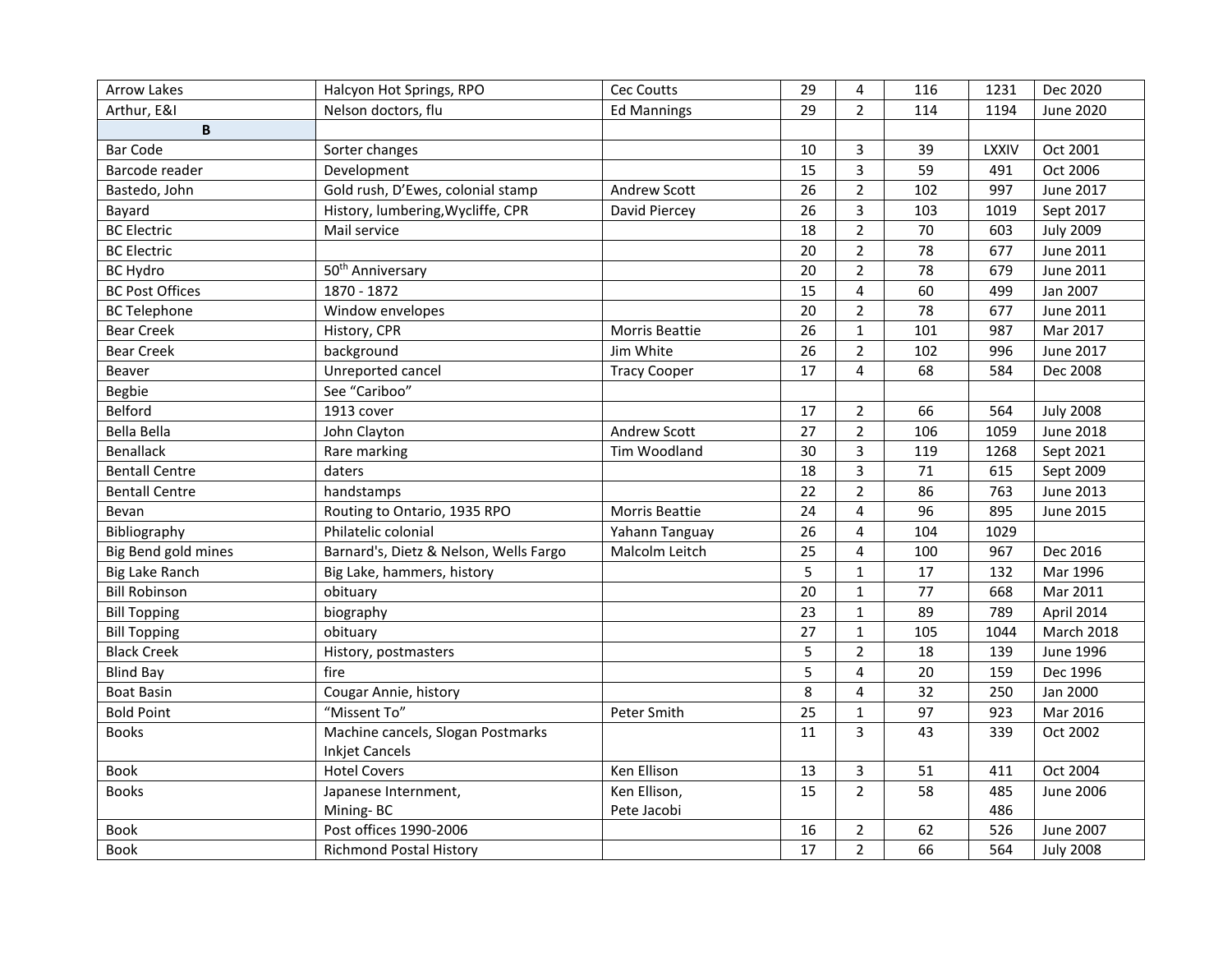| Book                           | <b>Raincoast Place Names</b>     | Andrew Scott           | 18             | 4              | 72  | 626         | Dec 2009          |
|--------------------------------|----------------------------------|------------------------|----------------|----------------|-----|-------------|-------------------|
| Book                           | Ship Way Cancels                 | <b>Bill Topping</b>    | 19             | $\mathbf{1}$   | 73  | 635         | <b>March 2010</b> |
| Book                           | Mails of Westward Expansion      | Walske & Frajola       | 24             | $\overline{2}$ | 94  | 865         | <b>June 2015</b>  |
| <b>Book</b>                    | Italian Mutual Aid Society Lodge | <b>Cecil Coutts</b>    | 30             | 4              | 120 | 1285        | Dec 2021          |
| Bostock, Senator               | Patronage appointments           | <b>Tracy Cooper</b>    | 27             | $\overline{2}$ | 106 | 1067        | <b>June 2018</b>  |
| <b>Boundary Bay</b>            | <b>MPO</b>                       | Andrew Scott           | 26             | $\mathbf{1}$   | 101 | 979         | March 2017        |
| Brackendale                    | 100 years, daters                |                        | 15             | $\overline{2}$ | 58  | 477         | June 2006         |
| <b>Brackendale</b>             | Stamp error                      |                        | 21             | 4              | 84  | 741         | Dec 2012          |
| <b>Bridge River</b>            | Flooded offices, dams            | Glenna Metchette       | 26             | 3              | 103 | 1022        | Sept 2017         |
| <b>Brighouse</b>               | Covers, history, auction results |                        |                |                |     |             |                   |
| <b>Brilliant</b>               | Roller cancel                    |                        | 4              | 3              | 15  | 113         | Sept 1995         |
| Britannia Beach                | Daters, Hand stamps              |                        | 15             | $\overline{2}$ | 58  | 484         | June 2006         |
| Britannia Beach                | History, strikes                 |                        | 18             | 3              | 71  | 607         | Sept 2009         |
| Brownsville                    | History                          | Andrew Scott           | 26             | $\overline{2}$ | 102 | 1003        | <b>June 2017</b>  |
| Bryant, Alys                   | Airmail, early flight            | Glenna Metchette       | 26             | 4              | 104 | 1039        | Dec 2017          |
| <b>Buena Vista</b>             | history                          |                        | 14             | $\mathbf{1}$   | 53  | 428         | April 2005        |
| <b>Bull River</b>              | History, CPR, logging            | David Piercey          | 24             | 4              | 96  | 901         | <b>June 2015</b>  |
| <b>Burrard Inlet</b>           | Office location                  | <b>Gray Scrimgeour</b> | 29             | 4              | 116 | 1230        | Dec 2020          |
| <b>Business Mail</b>           | Bar code label                   |                        | 16             | $\mathbf{1}$   | 61  | 510         | April 2007        |
| <b>Business Reply mail</b>     | Postal code                      | <b>Bill Pekonen</b>    | 15             | $\overline{4}$ | 60  | 503         | Jan 2007          |
| $\mathbf{C}$                   |                                  |                        |                |                |     |             |                   |
| Cache Creek                    | 1872                             |                        | 4              | 3              | 15  | 114         | Sept 1995         |
| Cal. & Van. RPO                | Mail car, heritage               |                        | 10             | 3              | 39  | 306         | Oct 2001          |
| Cal. & Van. RPO                | Homemade devisce, Kirkup         |                        | 27             | $\overline{4}$ | 108 | 1091        | Dec 2018          |
| Campbell Island                | See "Owikeno"                    |                        |                |                |     |             |                   |
| <b>Canadian Smelting Works</b> | See "Kootenays"                  |                        |                |                |     |             |                   |
| Capilano Shingle Co.           | Rail travel, meter mail          | Tim Woodland           | 27             | 4              | 108 | 1104        | Dec 2018          |
| Cariboo                        | history                          |                        | $\overline{7}$ | $\mathbf{1}$   | 25  | 196         | March 1998        |
| Cariboo                        | mailman                          |                        | 6              | 4              | 24  | <b>XLVI</b> | Dec 1997          |
| Cariboo                        | Offices pre 1900                 |                        | 17             | $\overline{2}$ | 66  | 562         | <b>July 2008</b>  |
| Cariboo                        | Begbie, Crease                   | John Keenlyside        | 25             | 4              | 100 | 967         | Dec 2016          |
| Cascade City                   | CPR construction                 | <b>Morris Beattie</b>  | 30             | $\mathbf{1}$   | 117 | 1246        | <b>March 2021</b> |
| Cat & Kitten Islands           | Discovery Islands                | Peter Smith            | 24             | $\overline{4}$ | 96  | 904         | <b>June 2015</b>  |
| Cedar Cottage                  | Epworth                          |                        | 18             | 4              | 72  | 618         | Dec 2009          |
| Cedar Cove                     |                                  |                        | 9              | 4              | 36  | 284         | Jan 2001          |
| Censorship                     | Vancouver 1917                   |                        | $\overline{7}$ | $\overline{3}$ | 27  | 209         | Oct 1998          |
| Censor                         | Helsinki, routing                |                        | 9              | $\overline{2}$ | 34  | 265         | <b>July 2000</b>  |
| Censorship                     | WWI civil compilation            | <b>Tracy Cooper</b>    | 24             | $\overline{2}$ | 94  | 868         | <b>June 2015</b>  |
| Censorship                     | WWI follow-up                    |                        | 24             | 3              | 95  | 891         | Sept 2015         |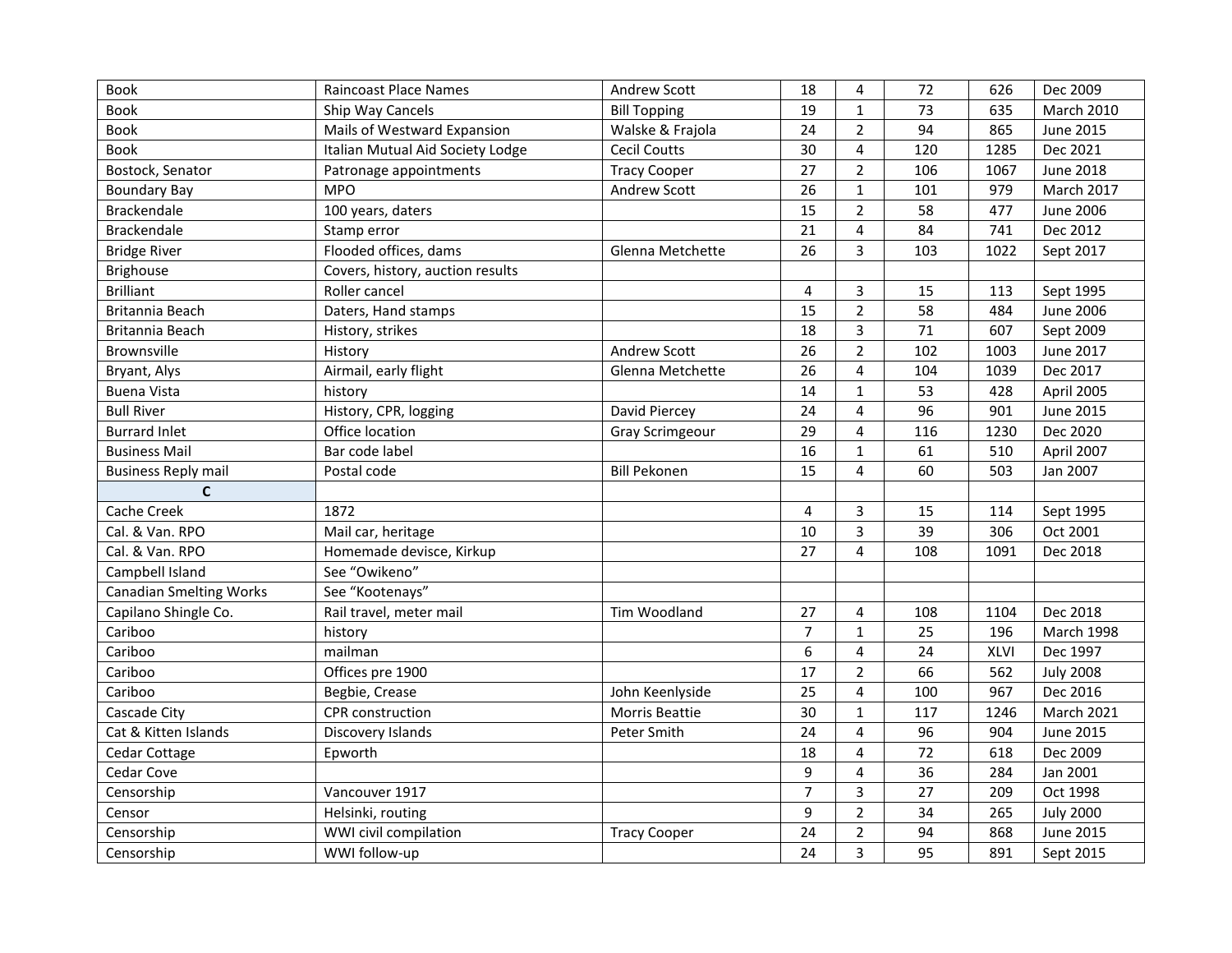| Censorship                | US mail in Vancouver                 | <b>Gray Scrimgeour</b> | 28             | 4              | 112 | 1170 | Dec 2019          |
|---------------------------|--------------------------------------|------------------------|----------------|----------------|-----|------|-------------------|
| Chantrell                 | Family correspondence, examples      | <b>Gray Scrimgeour</b> | 29             | 3              | 115 | 1205 | Sept 2020         |
| Chelohsin, Str            | New marking                          |                        | 19             | $\mathbf{1}$   | 73  | 634  | <b>March 2010</b> |
| Children's Aid Society    | Rev. Jennings                        | <b>Tracy Cooper</b>    | 25             | 4              | 100 | 961  | Dec 2016          |
| Chilliwack                | History book                         | <b>Cecil Coutts</b>    | $\overline{2}$ | 4              | 8   | 64   | Dec 1993          |
| Chilliwack                | Sumas/Codville Landing               |                        | 17             | $\mathbf{1}$   | 65  | 547  | April 2008        |
| Chilliwack                | Rockwell / V. Willett, genealogy     | Glenna Metchette       | 25             | 4              | 100 | 968  | Dec 2016          |
| Chilliwack                | Airgraph, WW2                        | Glenna Metchette       | 28             | 4              | 112 | 1168 | Dec 2019          |
| Chinese covers            | Wah Lee                              |                        | 17             | 3              | 67  | 567  | Sept 2008         |
| Chinese cards             | Wells Fargo                          | <b>Bob Forster</b>     | 18             | $\mathbf{1}$   | 69  | 587  | April 2009        |
| Christmas                 | Santa Letter                         |                        | 21             | 4              | 84  | 746  | Dec 2012          |
| Chopaka                   | 1908 looking for wife                | <b>Gray Scrimgeour</b> | 29             | 4              | 116 | 1229 | Dec 2020          |
| Clearbrook                | Pinecrest                            |                        | 12             | $\overline{2}$ | 46  | 362  | <b>Jul 2003</b>   |
| Clinton                   | Brit. Col, history                   |                        | 15             | 4              | 60  | 437  | Jan 207           |
| Clinton                   | ERD                                  | Malcolm Leitch         | 16             | $\mathbf{1}$   | 61  | 509  | April 2007        |
| Cloverdale                | History, VV&E RR, NW&S RR            |                        | 10             | $\overline{3}$ | 39  | 310  | Oct 2001          |
| Clover Valley             | History & map                        |                        | 10             | 3              | 39  | 308  | Oct 2001          |
| <b>Coastal History</b>    | Crease, Salt Spring                  | Andrew Scott           | 25             | 4              | 100 | 972  | Dec 2016          |
| Codville Landing          | Sumas, Chilliwack                    |                        | 17             | $\mathbf{1}$   | 65  | 547  | April 2008        |
| Collingwood               | RC 102388                            |                        | 16             | $\mathbf{1}$   | 61  | 511  | April 2007        |
| Columbia Basin            | <b>Flooded Post Offices</b>          | Glenna Metchette       | 25             | 3              | 99  | 949  | Sept 2016         |
|                           | Columbia valley dams                 |                        |                |                |     |      |                   |
| Combat loss               | WWI                                  | Arlene Sullvan         | 25             | 4              | 100 | 976  | Dec 2016          |
| Comox                     | MPO 1121 History, RCAF station, Lazo |                        | 11             | $\overline{2}$ | 42  | 330  | <b>Jul 2002</b>   |
| Comox                     | History, ERD                         |                        | 17             | 4              | 68  | 527  | Dec 2008          |
| Confederation             | First ten years, early offices       | <b>Tracy Cooper</b>    | 30             | $\overline{2}$ | 118 | 1254 | <b>June 2021</b>  |
| Confederation             | Part 2, mail contracts               | <b>Tracy Cooper</b>    |                |                |     |      |                   |
| Confederation             | Part 3, decline of Express Companies | <b>Tracy Cooper</b>    | 30             | 4              | 120 | 1286 | Dec 2021          |
| <b>Cork Cancel Survey</b> | Victoria                             | <b>Tracy Cooper</b>    | 24             | $\mathbf{1}$   | 93  | 857  | <b>March 2015</b> |
| Cornwall, Mary Josephine  | Bio, Ashcroft                        | Glenna Metchette       | 27             | 4              | 108 | 1096 | Dec 2018          |
| Cortes Island             | See "Whaletown"                      |                        |                |                |     |      |                   |
| Coquitlam                 | Early mail, CPR                      | <b>Gray Scrimgeour</b> | 27             | $\overline{2}$ | 106 | 1071 | <b>June 2018</b>  |
| <b>CPN</b>                | See "Skeena"                         |                        |                |                |     |      |                   |
| <b>CPR</b>                | See "End of Track"                   |                        |                |                |     |      |                   |
| <b>CPR</b>                | Railway construction, early markings | <b>Brian Copeland</b>  | 30             | 3              | 119 | 1269 | Sept 2021         |
| Crease                    | See "Cariboo"                        |                        |                |                |     |      |                   |
| Crease (Judge)            | Skeena                               | Andrew Scott           | 25             | 4              | 100 | 973  | Dec 2016          |
| Cross Border Mail         | Patricia P.O.                        | Norman Sherritt        | 3              | 4              | 12  | 90   | Dec 1994          |
| Crosson, Joe              | Mercy flight, arctic                 | Glenna Metchette       | 27             | $\overline{2}$ | 106 | 1069 | <b>June 2018</b>  |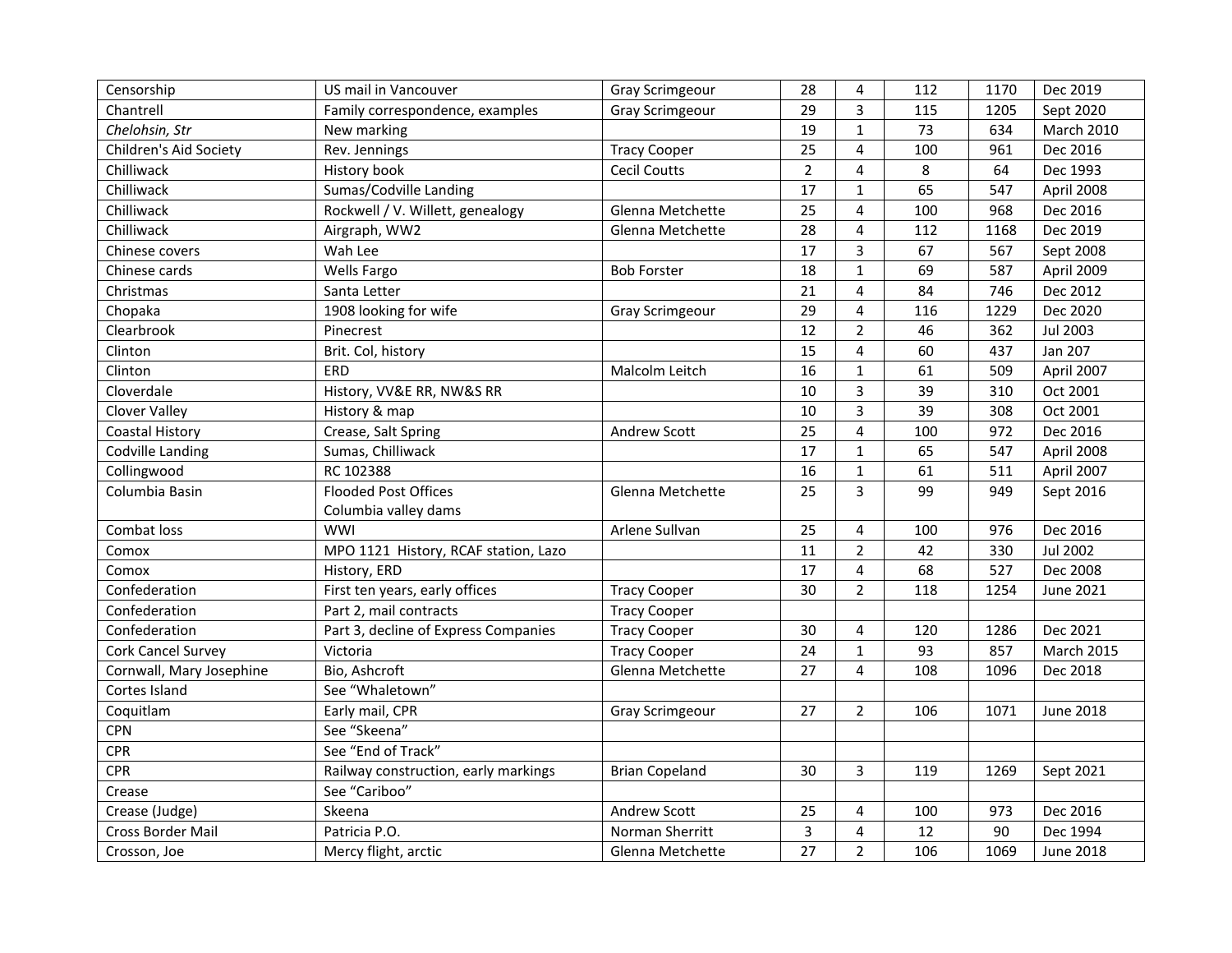| CTO Mail               | Way Mail, Ship Markings, regulations  |                       | 21             | 4              | 84              | 737  | Dec 2012          |
|------------------------|---------------------------------------|-----------------------|----------------|----------------|-----------------|------|-------------------|
| Curnow                 | example                               | <b>Alex Price</b>     | 20             | $\mathbf{1}$   | $\overline{77}$ | 669  | March 2011        |
| D                      |                                       |                       |                |                |                 |      |                   |
| Danube                 | Ship marking                          | <b>Morris Beattie</b> | 30             | 4              | 120             | 1283 | Dec 2021          |
| Daters                 | Errors / shapes                       | <b>Bill Topping</b>   | 9              | $\mathbf{1}$   | 33              | 262  | April 2000        |
| Daters                 | examples                              |                       | 14             | $\overline{2}$ | 54              | 439  | <b>July 2005</b>  |
| <b>Daters</b>          | new                                   |                       | 14             | 3              | 55              | 450  | Oct 2005          |
| Daters                 | varieties                             |                       | 16             | $\mathbf{1}$   | 61              | 514  | April 2007        |
| Date stamps            | New examples                          | Andrew Scott          | 14             | 4              | 56              | 458  | Jan 2006          |
| Davies, Mary Jane      | J.N. Evans, family history, Sahtlam   | <b>Bruce Pollock</b>  | 30             | $\overline{2}$ | 118             | 1256 | <b>June 2021</b>  |
| Decker Lake            | First discovery                       | Wyndels, Scott        | 29             | 4              | 116             | 1220 | Dec 2020          |
| Deerholme              | history                               | Lester Small          | $\overline{3}$ | $\overline{2}$ | 10              | 77   | <b>June 1994</b>  |
| Deltaero               | <b>MOTO</b>                           |                       | 21             | $\overline{2}$ | 82              | 720  | <b>July 2012</b>  |
| Deltaero               | update                                |                       | 23             | 3              | 91              | 817  | Oct 2014          |
| Depot stories          | "The Mail Bag"                        |                       | 22             | $\overline{2}$ | 86              | 760  | <b>June 2013</b>  |
| Dewdney                | Gastown, Granville                    | Andrew Scott          | 26             | $\mathbf{1}$   | 101             | 908  | Mar 2017          |
| Dog sled delivery      |                                       |                       | 15             | $\overline{2}$ | 58              | 482  | <b>June 2006</b>  |
| Dog sled               | 2016 mail run                         |                       | 26             | $\mathbf{1}$   | 101             | 992  | Mar 2017          |
| Dominion Mills         | History, CPR / Vanc Sub 46            | <b>Bill Topping</b>   | $\overline{2}$ | $\mathbf{1}$   | 5               | 33   | Mar 1993          |
| Don Shorting           | Obituary                              |                       | 29             | $\overline{2}$ | 114             | 1188 | <b>June 2020</b>  |
| Doriston               | History                               | <b>Andrew Scott</b>   | 28             | 3              | 111             | 1147 | Sept 2019         |
| Douglas Lake           | registered                            |                       | 10             | 3              | 39              | 305  | Oct 2001          |
| <b>Drowned Offices</b> | See "Flooded Offices"                 |                       |                |                |                 |      |                   |
| Drynoch                | Alex Price, Granville, Major Matthews | <b>Tracy Cooper</b>   | 26             | 4              | 104             | 1035 | Dec 2017          |
| Duck & Pringles        | History                               |                       | 16             | 3              | 63              | 527  | Sept 2007         |
|                        | Monte Creek, Robins Range             |                       |                |                |                 |      |                   |
| Dunbar Heights         | history                               |                       | 18             | $\overline{2}$ | 70              | 598  | <b>July 2009</b>  |
|                        |                                       |                       |                |                |                 | 600  |                   |
| E                      |                                       |                       |                |                |                 |      |                   |
| Eagle Pass             | History, CPR                          |                       | 22             | 3              | 87              | 772  | Sept 2013         |
| Early BC Mail          | 1858 - 1860, Gold rush                | Bob and Dale Foster   | 25             | $\mathbf{1}$   | 97              | 913  | Mar 2016          |
|                        | John F. Allison                       |                       |                |                |                 |      |                   |
| Early mail             | BC to Chile, 1873, small queen        | <b>Tracy Cooper</b>   | 29             | 3              | 115             | 1212 | Sept 2020         |
| Eburne                 | North Arm, history                    |                       | 21             | $\overline{2}$ | 82              | 723  | <b>July 2012</b>  |
| Echo Island            | Galiano, Kuper Island, area history   | <b>Brian Copeland</b> | 30             | $\mathbf{1}$   | 117             | 1249 | <b>March 2021</b> |
| Eddontenajon           | Iskut                                 |                       | 18             | 3              | 71              | 613  | Sept 2009         |
| Ellison, Ken           | Obituary                              |                       | 25             | 3              | 99              | 944  | Sept 2016         |
| <b>Empire Valley</b>   | Scarce, history, Caspar Phair         | J. White, A. Scott    | 27             | 3              | 107             | 1075 | Sept 2018         |
| End of Track           | Port Moody to Lytton, CPR             | <b>Tracy Cooper</b>   | 26             | 3              | 103             | 1015 | Sept 2017         |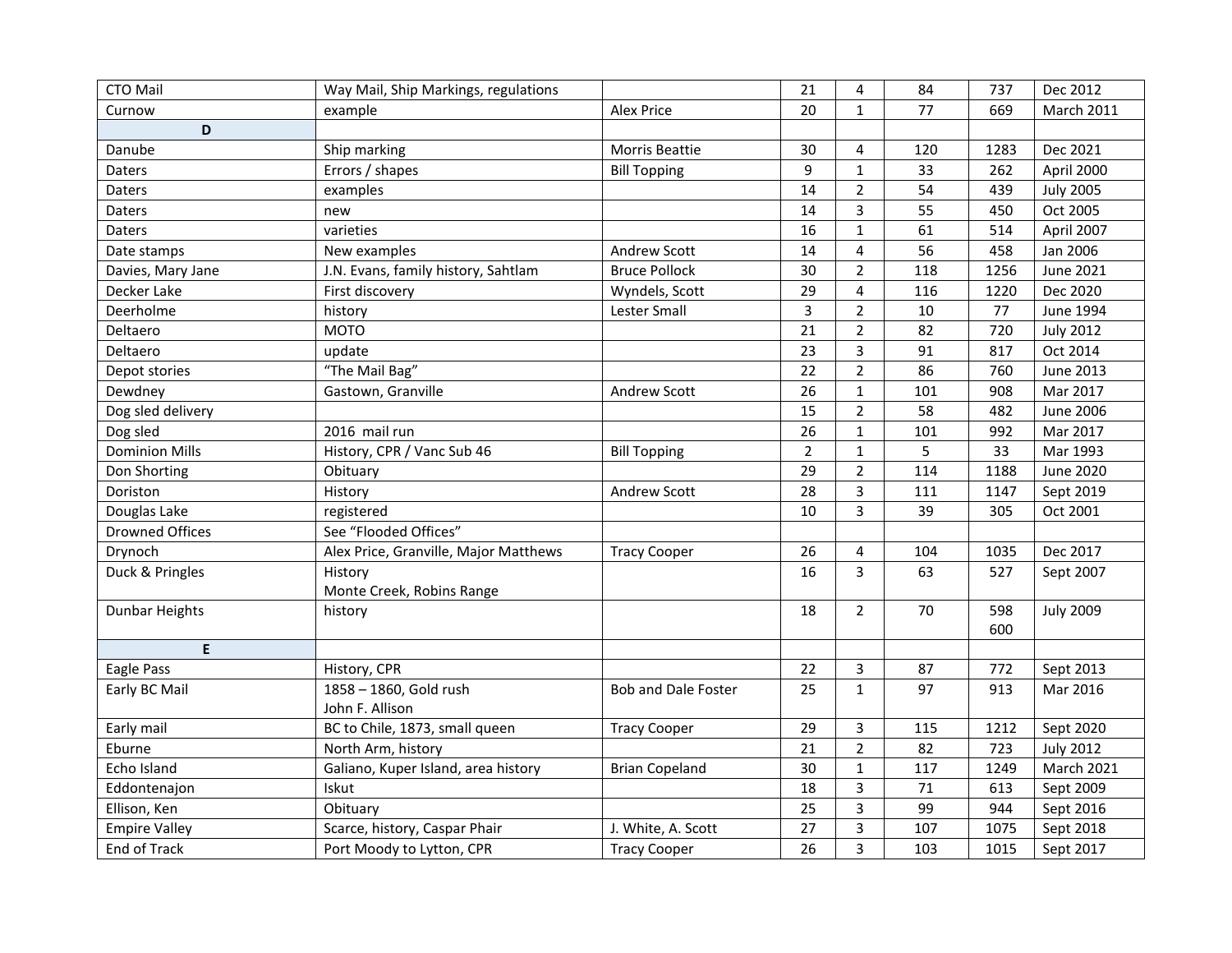|                          | Onderdonk                                                      |                        |                |                         |     |              |                  |
|--------------------------|----------------------------------------------------------------|------------------------|----------------|-------------------------|-----|--------------|------------------|
| End of Track             | CP Mail Co., CPR                                               | <b>Tracy Cooper</b>    | 27             | 3                       | 107 | 1077         | Sept 2018        |
| Epidemic                 | 1892 response, smallpox                                        | <b>Brian Copeland</b>  | 29             | $\overline{2}$          | 114 | 1191         | <b>June 2020</b> |
| Epworth                  | Cedar Cottage                                                  |                        | 18             | 4                       | 72  | 618          | Dec 2009         |
| Equipment                | Changes, upgrades                                              |                        | 18             | 4                       | 72  | 624          | Dec 2009         |
| <b>ERD</b>               | 1872 offices                                                   |                        | 16             | $\mathbf{1}$            | 61  | 509          | April 2007       |
| Eugene Mission, St.      | Early days                                                     | Pete Jacobi            | 23             | 3                       | 91  | 818          | Oct 2014         |
| Excisions                | datestamps                                                     | Andrew Scott           | 17             | $\overline{\mathbf{4}}$ | 68  | 578          | Dec 2008         |
| <b>Express Companies</b> | Barnard's                                                      | <b>Bob Forster</b>     | 17             | $\overline{4}$          | 68  | 582          | Dec 2008         |
| <b>Express Companies</b> | <b>Ballou's Express</b>                                        | Dale Forster           | 25             | 4                       | 100 | 964          | Dec 2016         |
| Express                  | See "US Express"                                               |                        |                |                         |     |              |                  |
| Evans, J.N.              | See "Davies, M.J."                                             |                        |                |                         |     |              |                  |
| F                        |                                                                |                        |                |                         |     |              |                  |
| Fakes                    | cancellations                                                  |                        | 12             | 4                       | 48  | 377          | Jan 2004         |
| FAM-2                    | Southbound mail                                                | <b>Gray Scrimgeour</b> | 27             | $\overline{3}$          | 107 | 1085         | Sept 2018        |
| Falkland                 | 100 <sup>th</sup> anniversary, history<br>Glenemma, Slahaltkan |                        | $\overline{7}$ | $\overline{2}$          | 26  | 203          | <b>July 1998</b> |
| <b>FECB</b>              |                                                                |                        | 6              | 3                       | 23  | 183          | Sept 1997        |
| <b>Fire Valley</b>       | Needles, history                                               | Pete Jacobi            | 4              | $\overline{2}$          | 14  | 107          | <b>June 1995</b> |
| <b>First Day Covers</b>  | definitions                                                    |                        | $\mathbf{q}$   | $\overline{3}$          | 35  | <b>LXVII</b> | Oct 2000         |
| <b>First Flights</b>     | See "Gold Bar"                                                 |                        |                |                         |     |              |                  |
| <b>First Flights</b>     | Follow up, Pilot Sheldon Luck                                  | <b>Kim Davies</b>      | 25             | $\overline{3}$          | 99  | 957          | Sept 2016        |
| <b>Flooded Offices</b>   | See "Columbia Basin"                                           |                        |                |                         |     |              |                  |
| <b>Flooded Offices</b>   | See "Peace Region"                                             |                        |                |                         |     |              |                  |
| <b>Flooded Offices</b>   | See "Bridge River"                                             |                        |                |                         |     |              |                  |
| Fort Colville            | Unpaid to Canada 1864                                          | Dale Forster           | 29             | 4                       | 116 | 1227         | Dec 2020         |
| Fort Colville            | Hudson's Bay Co 1863, mines                                    | <b>Ed Mannings</b>     | 30             | $\overline{2}$          | 118 | 1260         | <b>June 2021</b> |
| Fort Shepherd            | History, gold rush                                             | <b>Ed Mannings</b>     | 28             | 4                       | 112 | 1157         | Dec 2019         |
| <b>Fraser Mills</b>      | Millside, Saw mill                                             | <b>Alex Price</b>      | 3              | $\mathbf{1}$            | 9   | 65           | March 194        |
| <b>Fraser River</b>      | See "Wellburn"                                                 |                        |                |                         |     |              |                  |
| <b>Frederick Foster</b>  | Clinton                                                        | <b>Tracy Cooper</b>    | 24             | $\overline{2}$          | 94  | 866          | June 2015        |
| G                        |                                                                |                        |                |                         |     |              |                  |
| Gabriola                 | Valdes, early history                                          | Andrew Scott           | 28             | 3                       | 111 | 1143         | Sept 2019        |
| Gambier                  | T.P.O.                                                         |                        | 12             | $\overline{4}$          | 48  | 379          | Jan 2004         |
| Ganges                   | Rapid cancelling                                               |                        | 15             | 3                       | 59  | 494          | Oct 2006         |
| Gastown                  | Granville, Dewdney, corks                                      | <b>Andrew Scott</b>    | 26             | $\mathbf{1}$            | 101 | 980          | Mar 2017         |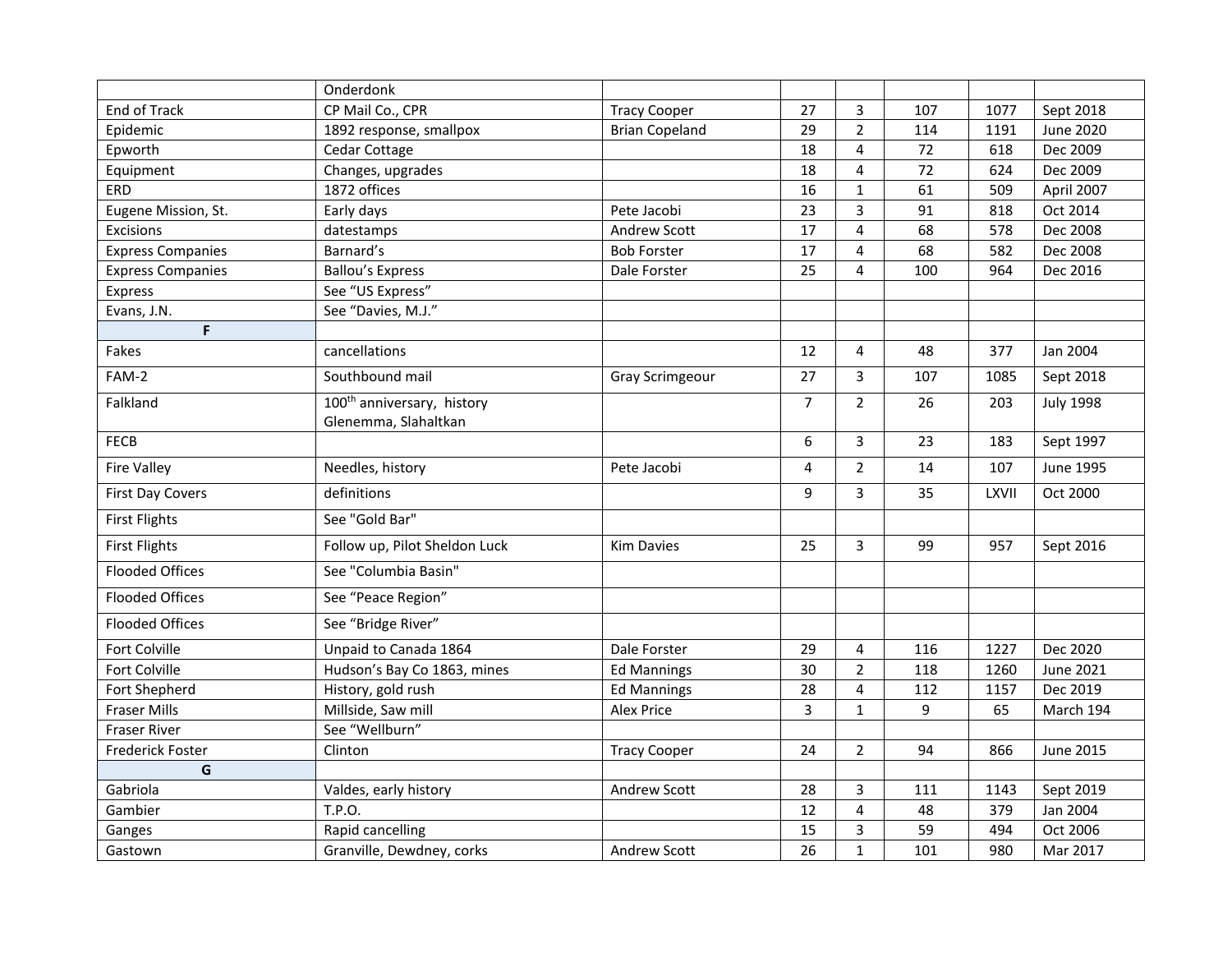| Geddis, Robert James       | History, CPR                         | <b>Alex Price</b>      | 4              | 3              | 15  | 116   | Sept 1995         |
|----------------------------|--------------------------------------|------------------------|----------------|----------------|-----|-------|-------------------|
| Gellatly                   | history                              | <b>Bill Robinson</b>   | $\overline{7}$ | $\overline{4}$ | 28  | 218   | Jan 1999          |
| Gellatly                   | history                              |                        | 9              | $\overline{2}$ | 34  | 267   | <b>July 2000</b>  |
| Genuine?                   | Large Queen outbound                 | <b>Tracy Cooper</b>    | 28             | $\overline{3}$ | 111 | 1145  | Sept 2019         |
| <b>Gibsons Landing</b>     | To Brazil, Gripsholm, WWII           |                        | 24             | $\mathbf{1}$   | 93  | 850   | Mar 2015          |
| Glenlily                   | New report                           |                        | 24             | $\overline{4}$ | 96  | 905   | <b>June 2015</b>  |
| Glenora                    | location                             |                        | 5              | $\overline{2}$ | 18  | 138   | <b>June 1996</b>  |
| Gold Bar                   | First flights, Drowned towns         | Glenna Metchette       | 25             | $\overline{2}$ | 98  | 940   | June 2016         |
| <b>Gold Rush Trail</b>     | covers                               |                        | 13             | 4              | 52  | 424   | Jan 2005          |
| Gold Rush                  | See "Early BC Mail"                  |                        |                |                |     |       |                   |
| Gordon, Thomas             | CPR, end of track, Post office       |                        | 23             | $\overline{2}$ | 90  | 799   | <b>July 2014</b>  |
| Grandview                  | <b>Station F</b>                     |                        | 22             | $\overline{3}$ | 87  | 770   | Sept 2013         |
| Grantham's Landing         | Photo, closing date                  |                        | 17             | $\overline{4}$ | 68  | 585   | Dec 2008          |
| Granville                  | Gastown, Dewdney                     | Andrew Scott           | 26             | $\mathbf{1}$   | 101 | 980   | Mar 2017          |
| <b>Grouse Creek</b>        | Only report of split ring            | <b>Tracy Cooper</b>    | 30             | $\overline{4}$ | 120 | 1291  | Dec 2021          |
| <b>Gulf Islands</b>        | postmarks                            | Andrew Scott           | 8              | $\overline{3}$ | 31  | LVIII | Oct 1999          |
| <b>Gulf Islands</b>        | Pocons                               | Andrew Scott           | $10\,$         | $\mathbf{1}$   | 37  | 295   | Apr 2001          |
| Gutelius                   |                                      |                        | $\overline{2}$ | $\mathbf{1}$   | 5   | 35    | March 1993        |
| Gutelius                   | See "Slocan Park"                    |                        |                |                |     |       |                   |
| H                          |                                      |                        |                |                |     |       |                   |
| Hagensborg                 | photos                               | Peter Fralick          | 13             | $\mathbf{1}$   | 49  | 388   | Apr 2004          |
| Halcyon Hot Springs        |                                      | Peter Jacobi           | 25             | $\overline{2}$ | 98  | 937   | <b>June 2016</b>  |
| <b>Halcyon Hot Springs</b> | See "Arrow Lakes"                    |                        |                |                |     |       |                   |
| <b>Harbour Princess</b>    |                                      |                        | 5              | $\mathbf{1}$   | 17  | 129   | <b>March 1996</b> |
| Hardwicke Island           | Union Steamship, Waymail, SS Venture | Peter Smith            | 25             | 4              | 100 | 975   | Dec 2016          |
| <b>Hartley Bay</b>         | Pocons                               | <b>Andrew Scott</b>    | 13             | $\overline{2}$ | 50  | 398   | <b>July 2004</b>  |
| Hazelton                   | Pack trains, bag tags, history       | Glenna Metchette       | 30             | $\overline{2}$ | 118 | 1263  | <b>June 2021</b>  |
| Helmcken                   | Confederation, Macdonald             | <b>Tracy Cooper</b>    | 30             | $\overline{2}$ | 118 | 1251  | <b>June 2021</b>  |
| Hillam                     | $1st$ report                         | Andrew Scott           | 24             | $\overline{2}$ | 94  | 877   | <b>June 2015</b>  |
| <b>Hockin Landing</b>      | 1 <sup>st</sup> report, Notch Hill   | Andrew Scott           | 24             | $\overline{2}$ | 94  | 876   | Jue 2015          |
| Holmwood                   | New, Kamloops, Ducks                 | Andrew Scott           | 27             | 4              | 108 | 1100  | Dec. 2018         |
| Hope Point                 | Gambier                              |                        | 12             | $\overline{3}$ | 47  | 370   | Oct 2003          |
| Hope Princeton Hwy         | construction                         | <b>Gray Scrimgeour</b> | 27             | $\mathbf{1}$   | 105 | 1055  | March 2018        |
| Hudson Hope                |                                      |                        | 22             | $\mathbf{1}$   | 85  | 750   | March 2013        |
| Hunter, Henry              | Hunterville, Alex Price              | <b>Tracy Cooper</b>    | 28             | $\overline{2}$ | 110 | 1138  | June 2019         |
| $\mathbf{I}$               |                                      |                        |                |                |     |       |                   |
| Iroquois, SS               | Ship marking                         | <b>Morris Beattie</b>  | 29             | 4              | 116 | 1232  | Dec 2020          |
| Iskut                      | Eddontenajon                         |                        | 18             | 3              | 71  | 613   | Sept 2009         |
|                            |                                      |                        |                |                |     |       |                   |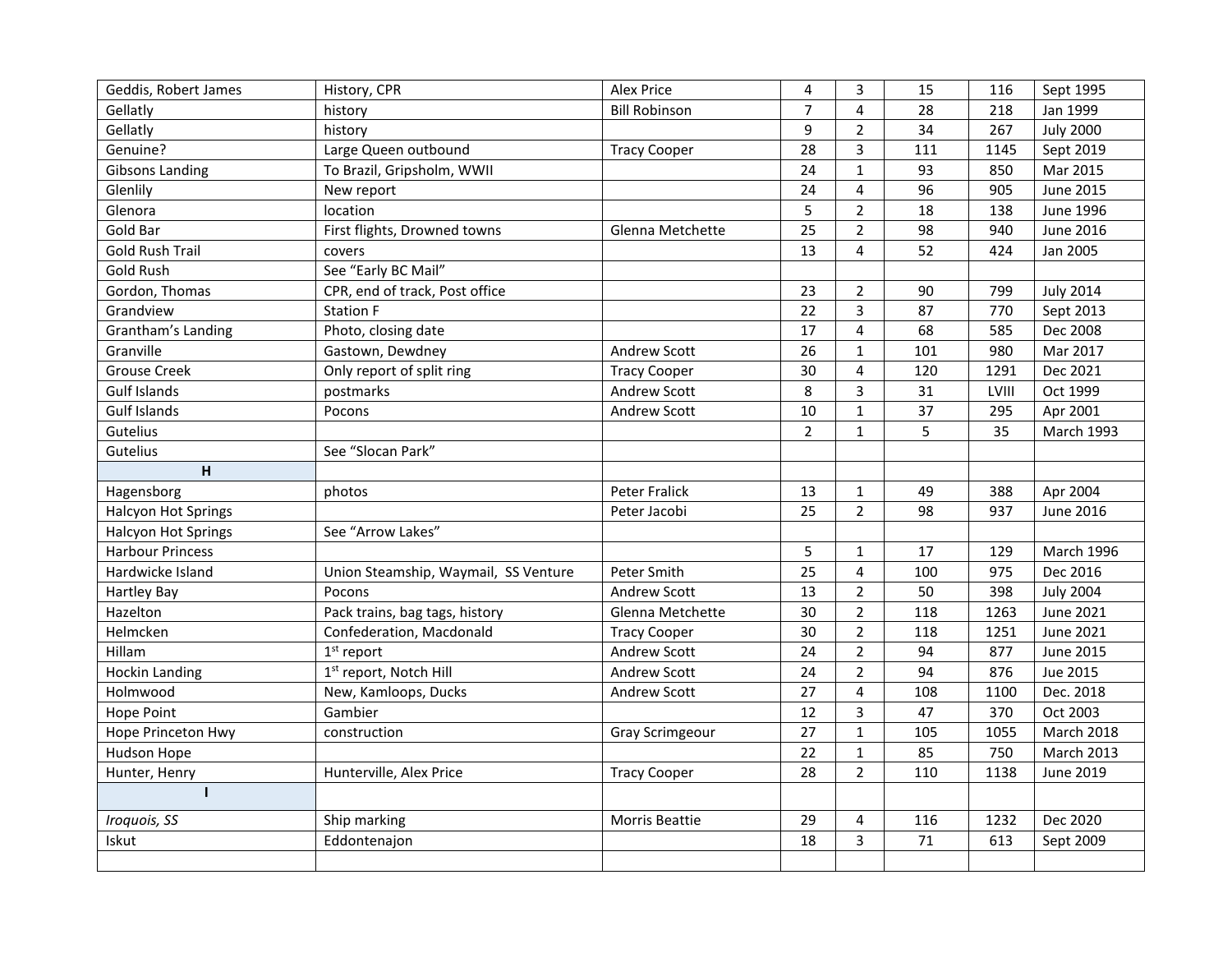| J.                     |                                   |                       |                  |                |                 |      |                   |
|------------------------|-----------------------------------|-----------------------|------------------|----------------|-----------------|------|-------------------|
| Jack Wallace           | obituary                          | Andrew Scott          | 29               | $\mathbf{1}$   | 113             | 1172 | March 2020        |
| Janes Road             | Vancouver suburb                  |                       | 24               | $\mathbf{1}$   | 93              | 856  | March 2015        |
| Jervis Inlet           | SS Comox, , Union Steamship       | Tim Woodland          | 30               | $\mathbf{1}$   | 117             | 1250 | <b>March 2021</b> |
| Jim White              | Memoriam                          |                       | 27               | 3              | 107             | 1076 | Sept 2018         |
|                        |                                   |                       |                  |                |                 |      |                   |
| K                      |                                   |                       |                  |                |                 |      |                   |
| Kamloops               | Dan Rosenblat                     |                       | $\overline{2}$   | 4              | 8               | 60   | Dec 1993          |
|                        | Slogan cancels, 1920-53           |                       |                  |                |                 |      |                   |
| Kamloops               | ERD                               |                       | 22               | $\overline{2}$ | 86              | 757  | <b>June 2013</b>  |
| Kaslo                  | 1895 to Switzerland               |                       | 23               | 4              | 92              | 840  | Dec 2014          |
|                        | routing via Spokane, CPR          |                       |                  |                |                 |      |                   |
| Kelowna                | Office changes                    |                       | $\overline{2}$   | $\overline{2}$ | 6               | 41   | <b>June 1993</b>  |
| Keremeos               | History, offices                  |                       | 19               | 3              | 75              | 652  | Sept 2010         |
| Kettle Valley Railway  | See "Romeo"                       |                       |                  |                |                 |      |                   |
| Kimsquit               | New report                        | <b>Andrew Scott</b>   | 9                | 4              | 36              | 282  | Jan 2001          |
| Kingsville             | New report                        | Pete Jacobi           | 19               | $\overline{2}$ | 74              | 637  | June 2010         |
| Kissinger              | See "Unreported"                  |                       |                  |                |                 |      |                   |
| <b>Kitimat Mission</b> | Name changes, residential schools | Andrew Scott          | 29               | 1              | 113             | 1171 | March 2020        |
| Kitselas               | History, GTP Ry                   | David Piercey         | 24               | 3              | 95              | 882  | Sept 2015         |
| Klondike               | Capex 96                          |                       | $\overline{3}$   | 4              | 12              | 95   | Dec 1994          |
| Klondike               | markings                          |                       | 5                | $\overline{2}$ | 18              | 144  | <b>June 1996</b>  |
| Knapp Island           | Destination, history              | <b>Brian Copeland</b> | 27               | $\overline{2}$ | 106             | 1072 | <b>June 2018</b>  |
| Kootenay               | spelling                          |                       | 3                | 4              | 12              | 96   | Dec 1994          |
| Kootenays              | Cominco, Rossland                 | Peter Jacobi          | 25               | 4              | 100             | 964  | Dec 2016          |
|                        | <b>Canadian Smelting Works</b>    |                       |                  |                |                 |      |                   |
| Kualt                  | Spelling, History, See "Tappen"   |                       | 9                | 3              | 35              | 273  | Oct 2000          |
| L                      |                                   |                       |                  |                |                 |      |                   |
| Ladner                 | Postal outlet, RC#                | Andrew Scott          | 12               | $\mathbf{1}$   | 45              | 358  | Apr 2003          |
| Ladner                 | 1950 tunnel project               | Gray Scrimgeour       | 26               | $\mathbf{1}$   | 101             | 993  | Mar 2017          |
| Ladners Landing        | History, Name changes             |                       | $\boldsymbol{6}$ | $\mathbf{1}$   | 21              | 161  | Mar 1997          |
| Lady Rose              | <b>Union Steasmhips</b>           |                       | 3                | $\overline{2}$ | 10              | 75   | <b>June 1994</b>  |
|                        | Alberni Marine Transportation     |                       |                  |                |                 |      |                   |
| Lajoie Falls           | History, gold scam,               | <b>Andrew Scott</b>   | 26               | 3              | 103             | 1024 | Sept 2017         |
| Lake Service           | CPR, Steamers, RPO                | R.F. Marriage         | 11               | $\mathbf{1}$   | 41              | 322  | Apr 2002          |
| Langley                | book                              |                       | $\overline{7}$   | $\overline{3}$ | 27              | 210  | Oct 1998          |
| Langley                | history                           |                       | 16               | $\mathbf{1}$   | 61              | 507  | April 2007        |
| Langley Fort           |                                   |                       | 13               | $\mathbf{1}$   | 49              | 387  | Apr 2004          |
| Lantzville             | postmark                          |                       | 18               | $\overline{4}$ | $\overline{72}$ | 623  | Dec 2009          |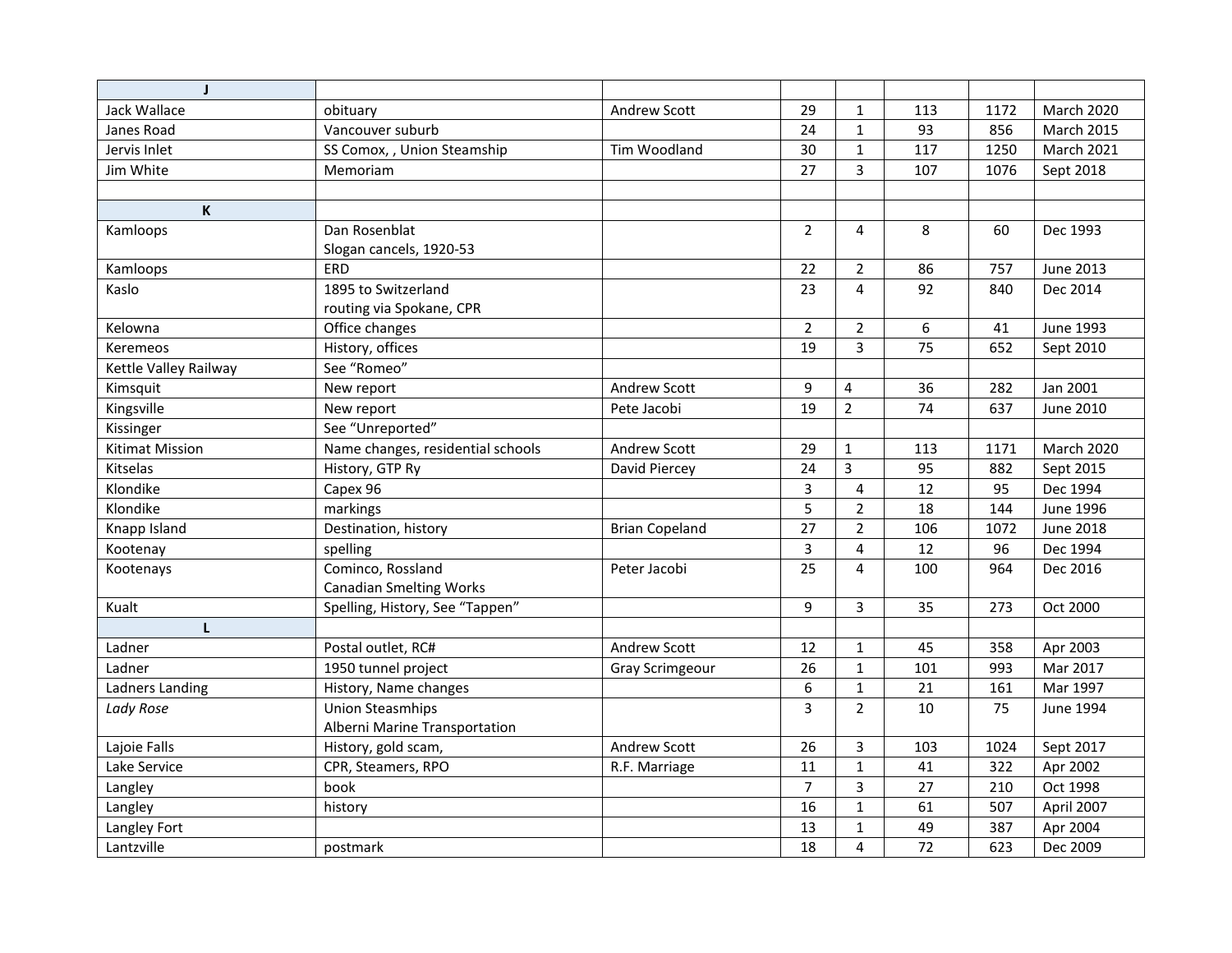| Large Queen Usage   | study                                     | <b>Tracy Cooper</b>    | 23           | $\mathbf{1}$   | 89  | 791  | April 2014        |
|---------------------|-------------------------------------------|------------------------|--------------|----------------|-----|------|-------------------|
| Lazo                | History, RCM                              |                        | 11           | $\overline{2}$ | 42  | 329  | <b>Jul 2002</b>   |
| Letter Mail         | transporting                              |                        | 22           | $\overline{2}$ | 86  | 758  | June 2013         |
| Likely              | daters                                    | Jim Miller             | 13           | 3              | 51  | 411  | Oct 2004          |
| Lillooet            | registered                                |                        | 14           | 4              | 56  | 457  | Jan 2006          |
| Long Beach          | First piece of mail processed             | Tim Woodland           | 29           | $\overline{2}$ | 114 | 1187 | <b>June 2020</b>  |
| Lower Capilano      | <b>To Switzerland</b>                     | Knierim, Scott         | 29           | 4              | 116 | 1219 | Dec 2020          |
| Lund                | <b>Powell River</b>                       | <b>Morris Beattie</b>  | 25           | 4              | 100 | 960  | Dec 2016          |
|                     | Waymail, Lady Cynthia                     |                        |              |                |     |      |                   |
| Lytton              | Finances of post office                   | <b>Tracy Cooper</b>    | 29           | 1              | 113 | 1173 | <b>March 2020</b> |
| Lytton              | Ordeal by fire                            | Andrew Scott           | 30           | $\overline{3}$ | 119 | 1281 | Sept 2021         |
| M                   |                                           |                        |              |                |     |      |                   |
| Magoffin Spur       | New report, CNR                           |                        | 23           | $\overline{2}$ | 90  | 806  | <b>July 204</b>   |
| <b>Mail Sorting</b> | Tub tags                                  |                        | 22           | 3              | 87  | 769  | Sept 2013         |
| Majuba Hill         | History, Yarrow                           | <b>Cecil Coutts</b>    | $\mathbf{1}$ | 3              |     | 17   | Sept 1992         |
| Manistee            | Galloway                                  | Pete Jacobi            | 16           | 4              | 64  | 546  | Jan 2008          |
| Marine Heights      | history                                   |                        | 18           | $\overline{2}$ | 70  | 599  | <b>July 2009</b>  |
| Marpole             | Infirmary                                 | <b>Brian Plain</b>     | 24           | 3              | 95  | 880  | Sept 2015         |
| Maywood             | Straigtline cancel                        | <b>Brian Copeland</b>  | 28           | $\mathbf{1}$   | 109 | 1121 | March 2019        |
| McCuddy             | New discovery, history                    | <b>Tracy Cooper</b>    | 26           | $\mathbf{1}$   | 101 | 989  | March 2017        |
| Melvin              | George (bio)                              |                        | 8            | 3              | 31  | 243  | Oct 1999          |
| Meters              |                                           |                        | 16           | 3              | 63  | 530  | Sept 2007         |
| Meyers Flat         | New report                                |                        | 24           | 4              | 96  | 905  | <b>June 2015</b>  |
| Milner              | History, cancels                          |                        | 17           | 3              | 67  | 568  | Sept 2008         |
| Milner              | Postcard, Early date                      | <b>Alex Price</b>      | 17           | 4              | 68  | 581  | Dec 2008          |
| Minstrel Island     | History, Location, Chelohsin              |                        | 8            | $\overline{2}$ | 30  | 235  | <b>July 1999</b>  |
| Minto Mine          | Gold mine, WWII Japanese                  | Andrew Scott           | 24           | $\mathbf{1}$   | 93  | 874  | <b>March 2015</b> |
|                     | Flooded by dam                            |                        |              |                |     |      |                   |
| Minto, S.S.         | Markings, History, Robson                 |                        | 14           | $\overline{3}$ | 55  | 451  | Oct 2005          |
| Minto, S.S.         | ERD                                       | Pete Jacobi            | 15           | $\mathbf{1}$   | 57  | 473  | April 2006        |
| Minto, S.S.         | dates                                     |                        | 15           | $\overline{3}$ | 59  | 493  | Oct 2006          |
| Money order         | Advice envelopes, Rossland, International | <b>Gray Scrimgeour</b> | 12           | 3              | 47  | 368  | Oct 2003          |
| Moon cancels        | <b>Book review</b>                        |                        | 3            | $\mathbf{1}$   | 9   | 72   | March 1994        |
| Moon cancels        | New report, catalogue reference           | Mike Sagar             | 26           | $\overline{2}$ | 102 | 1009 | June 2017         |
| Mount Lehman        | History                                   |                        | 19           | 4              | 76  | 657  | Dec 2010          |
| Mount Tolmie        | airmail                                   |                        | 28           | $\overline{2}$ | 110 | 1123 | June 2019         |
| M.S. Columbia       | <b>Columbia Coast Mission</b>             |                        | 5            | $\mathbf{1}$   | 17  | 131  | March 1996        |
| $\mathsf N$         |                                           |                        |              |                |     |      |                   |
| Naas Harbour        | Jennings, Port Essington                  | Andrew Scott           | 30           | $\mathbf{1}$   | 117 | 1235 | <b>March 2021</b> |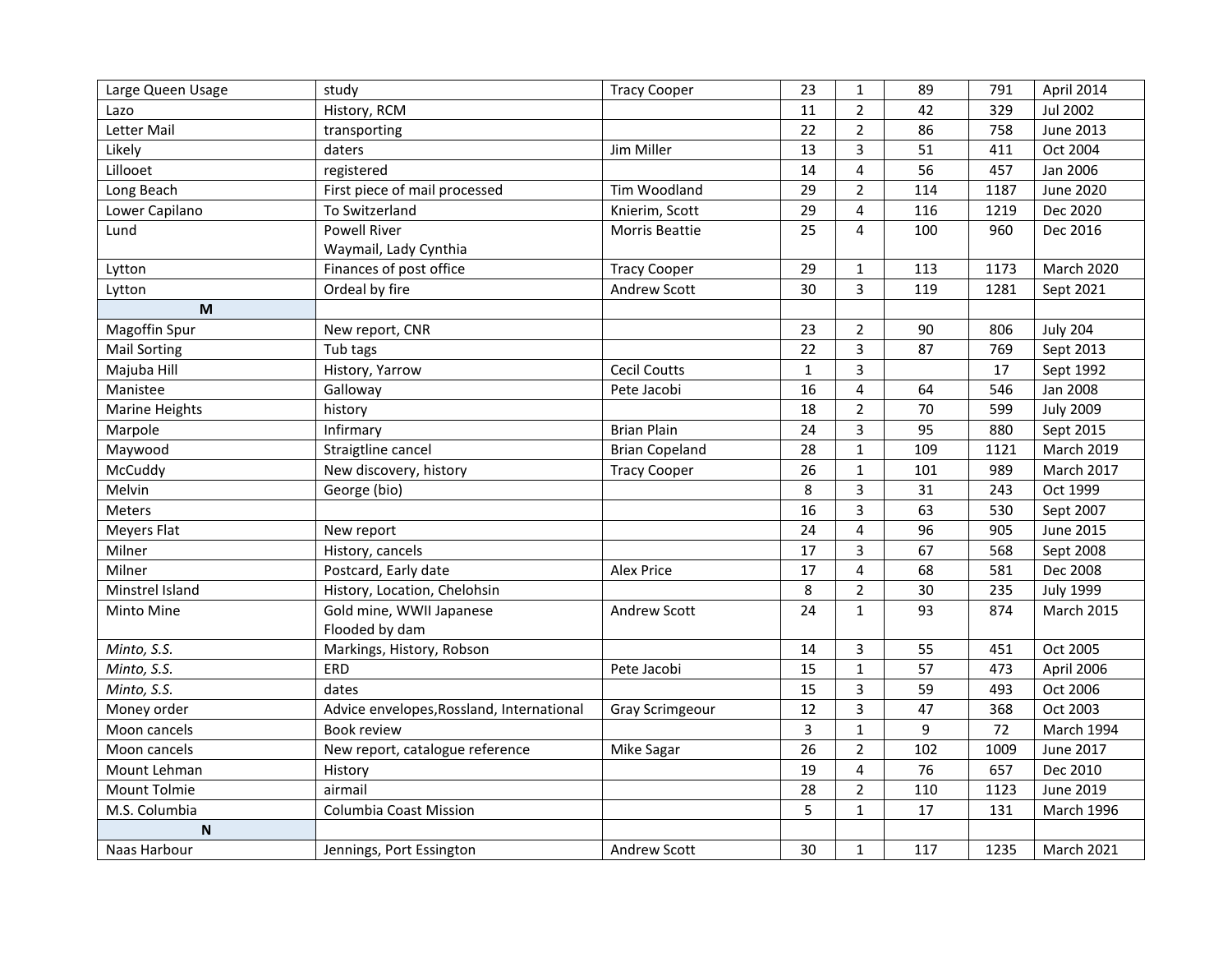| Naden Harbour            | New discovery                      | D. Jewell, A. Scott           | 28             | $\mathbf{1}$            | 109 | 1119 | March 2019        |
|--------------------------|------------------------------------|-------------------------------|----------------|-------------------------|-----|------|-------------------|
| Nadu River               | New report                         |                               | 20             | $\mathbf{1}$            | 77  | 667  | <b>March 2011</b> |
| Nanaimo                  | 1897 cancels                       |                               | 8              | $\overline{2}$          | 30  | 240  | <b>July 1999</b>  |
| Nanaimo                  | Colonial Mail, census              | <b>Bob &amp; Dale Forster</b> | 28             | $\mathbf{1}$            | 109 | 1109 | March 2019        |
| Nanaimo                  | Colonial mail 1868                 | Andrew Scott                  | 28             | $\overline{2}$          | 110 | 1137 | June 2019         |
| Nelson                   | 1893, railway                      |                               | 4              | $\mathbf{1}$            | 13  | 102  | <b>March 1995</b> |
| Nelson                   | Inverted die                       |                               | 10             | $\overline{2}$          | 38  | 300  | <b>July 2001</b>  |
| Nelson                   | See "Stanley"                      |                               |                |                         |     |      |                   |
| Newton                   | History, covers                    |                               | 10             | 4                       | 40  | 315  | Jan 2002          |
| <b>New Wesminster</b>    | 125 <sup>th</sup> anniversary      |                               | 13             | 4                       | 52  | 425  | Jan 2005          |
| New Westminster          | WAY letter, Cork cancel            |                               | 20             | 4                       | 80  | 706  | Dec 2011          |
| New Westminster          | Money order 1871, John Hendry      | Tim Woodland                  | 24             | $\overline{3}$          | 95  | 888  | Sept 2015         |
| New Westminster          | To Malta registered                | <b>Andrew Scott</b>           | 25             | $\mathbf{1}$            | 97  | 911  | Mar 2016          |
| New Westminster          | WWI casualties                     | Arlene Sullivan               | 25             | $\overline{\mathbf{4}}$ | 100 | 976  | Dec 2016          |
| New Westminster          | Provincial Exhibition 1928         | Andrew Scott                  | 26             | $\overline{2}$          | 102 | 995  | June 2017         |
| New Westminster          | Early mail                         | <b>Gray Scrimgeour</b>        | 26             | 3                       | 103 | 1025 | Sept 2017         |
| Nicola Valley            | Offices                            |                               | 19             | 3                       | 75  | 647  | Sept 2010         |
| Nicola Valley            | Offices                            |                               | 19             | 4                       | 76  | 662  | Dec 2010          |
| Nicola Valley            | Offices                            |                               | 20             | $\mathbf{1}$            | 77  | 670  | Mar 2011          |
| Nicola Valley            | Offices                            |                               | 20             | $\overline{2}$          | 78  | 680  | <b>June 2011</b>  |
| North Arm                | history                            |                               | 21             | $\overline{2}$          | 82  | 721  | <b>July 2012</b>  |
| North Pacific            | Steamer, mail contract             | <b>Tracy Cooper</b>           | 30             | $\overline{3}$          | 119 | 1267 | Sept 2021         |
| North Saanich            | Routing from Ontario, RPO 1911     | Cec Coutts                    | 25             | $\mathbf{1}$            | 97  | 924  | Mar 2016          |
| $\mathbf{o}$             |                                    |                               |                |                         |     |      |                   |
| Ocean Falls              | dates                              | Andrew Scott                  | 18             | 4                       | 72  | 617  | Dec 2009          |
| Ocean Park               |                                    | Mike Painter                  | $\overline{3}$ | 3                       | 11  | 82   | Sept 1994         |
| Office naming            |                                    |                               | 12             | $\overline{2}$          | 46  | 362  | <b>Jul 2003</b>   |
| Ohio, SS                 | sinking                            |                               | 22             | $\overline{2}$          | 86  | 762  | <b>June 2013</b>  |
| Okanagan                 | spelling                           |                               | $\overline{3}$ | 4                       | 12  | 96   | Dec 1994          |
| Okanagan                 | spelling                           |                               | 4              | $\mathbf{1}$            | 13  | 99   | Mar 1995          |
| Okanagon-Okanagan        |                                    | <b>Mike Painter</b>           | 6              | $\mathbf{1}$            | 21  | 168  | Mar 1997          |
| Okanagon                 | Cornelius O'Keefe, Postmaster 1872 | Cec Coutts                    | 24             | 4                       | 96  | 897  | <b>June 2015</b>  |
| <b>Okanagon Mission</b>  | history                            | Mike Painter                  | $\mathbf{1}$   | 4                       |     | 27   | Dec 1992          |
| <b>Okanagon Mission</b>  | To Rogers Pass                     | <b>Alex Price</b>             | 24             | $\overline{2}$          | 94  | 863  | <b>June 2015</b>  |
|                          | James Geddis, CPR                  |                               |                |                         |     |      |                   |
| Olympics                 | Cancels, Hand stamps, offices      |                               | 19             | $\mathbf{1}$            | 73  | 627  | March 2010        |
| Olympics                 |                                    |                               | 19             | $\overline{2}$          | 74  | 639  | June 2010         |
| Optical character reader | variations                         |                               | $\overline{3}$ | $\mathbf{1}$            | 9   | 71   | March 1994        |
| Owikeno                  | Rivers Inlet, Campbell Island      |                               | $\mathbf{1}$   | 3                       |     | 20   | Sept 1992         |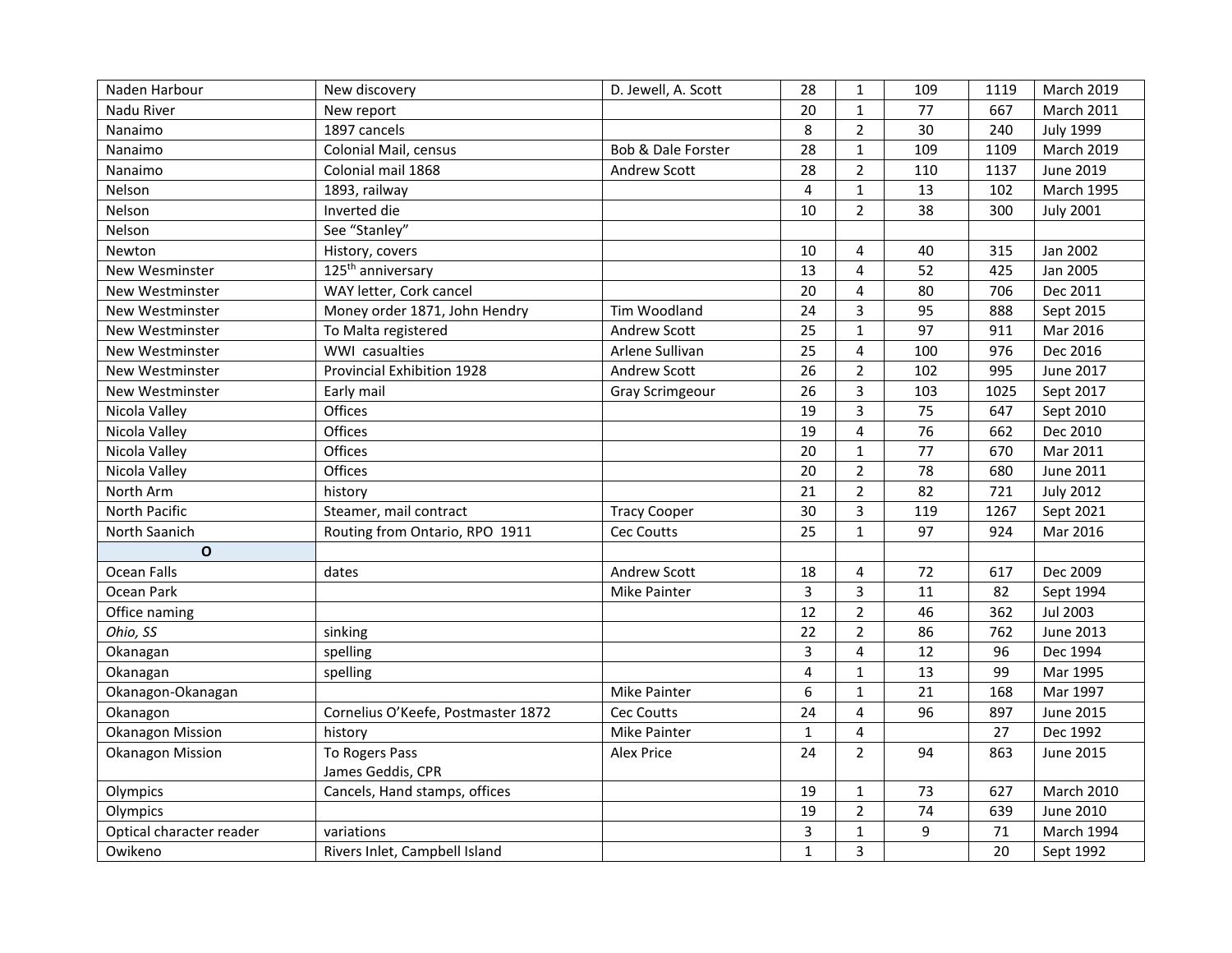| P                      |                                           |                       |                         |                         |                |      |                   |
|------------------------|-------------------------------------------|-----------------------|-------------------------|-------------------------|----------------|------|-------------------|
| Pacific routes         |                                           |                       | 12                      | 3                       | 47             | 369  | Oct 2003          |
| Packet Mail            | <b>Trans Pacific</b>                      |                       | 12                      | $\mathbf 1$             | 45             | 356  | Apr 2003          |
| Palestine              | To Prince Rupert 1918, Gutstein           | Ed Kroft              | 29                      | $\mathbf 1$             | 113            | 1178 | March 2020        |
| Paquebot               | Questionable markings                     |                       | 9                       | $\mathbf{1}$            | 33             | 257  | April 2000        |
| Paquebot               | Examples, Suspect markings                |                       | 9                       | $\overline{2}$          | 34             | 269  | <b>July 2000</b>  |
| Parcel handling        |                                           |                       | 13                      | $\mathbf{1}$            | 49             | 394  | Apr 2004          |
| Parcel mail            | Rush label                                | B. Pekonen, A.Price   | 27                      | $\mathbf{1}$            | 105            | 1058 | March 2018        |
| Peace Region           | Flooded offices, dams                     | Glenna Metchette      | 26                      | $\overline{2}$          | 102            | 1005 | <b>June 2017</b>  |
| Pender Island          | history                                   | <b>Ken Barlow</b>     | $\overline{2}$          | $\overline{2}$          | 6              | 43   | <b>June 1993</b>  |
| Pender Island          | Office summary                            |                       | $\overline{2}$          | 3                       | $\overline{7}$ | 51   | Sept 1993         |
| Penny                  | Rail delivery, Wings                      |                       | 15                      | $\overline{2}$          | 58             | 481  | <b>June 2006</b>  |
| Penticton              | Office changes                            |                       | 13                      | 3                       | 51             | 416  | Oct 2004          |
| Pentowna               | again                                     |                       | 6                       | $\overline{2}$          | 22             | XLI  | <b>June 1997</b>  |
| Pinecrest              | Clearbrook, Abbotsford                    |                       | 12                      | $\overline{2}$          | 46             | 362  | <b>Jul 2003</b>   |
| <b>Pitt River</b>      | Postcard, scarce marking                  | T. Woodland, A Scott  | 29                      | 3                       | 115            | 1203 | Sept 2020         |
| Placenames             | early                                     | <b>Bill Pekonen</b>   | 13                      | $\overline{\mathbf{4}}$ | 52             | 419  | <b>July 2005</b>  |
| PoCo                   | Tax assessments, statements               | <b>Bruce Pollock</b>  | 29                      | 4                       | 116            | 1222 | Dec 2020          |
| <b>POCONS</b>          | catalogue                                 | <b>Andrew Scott</b>   | 29                      | 4                       | 116            | 1221 | Dec 2020          |
| Pony Express           | Victoria, Wells Fargo                     | <b>Bob Forster</b>    | 25                      | 4                       | 100            | 963  | Dec 2016          |
| Port Alberni           | history                                   |                       | $\overline{4}$          | $\mathbf{1}$            | 13             | 99   | <b>March 1995</b> |
| Port Essington         | Ship mail, machine cancel                 | Cec Coutts, A. Scott  | 28                      | $\mathbf{1}$            | 109            | 1107 | <b>March 2019</b> |
| Port Mellon            | Howe Sound Pulp and Paper<br>Gambier P.O. | Tim Woodland          | 25                      | 4                       | 100            | 977  | Dec 2016          |
| Port Nelson            | postcard                                  | <b>Andrew Scott</b>   | 28                      | 3                       | 111            | 1139 | Sept 2019         |
| Postal charges         |                                           | Pete Jacobi           | 19                      | $\pmb{4}$               | 76             | 660  | Dec 2010          |
| Postal guide           | Web access                                |                       | 10                      | $\overline{2}$          | 38             | 301  | <b>July 2001</b>  |
| Postal history         | definitions                               |                       | $\overline{7}$          | 3                       | 27             | 212  | Oct 1998          |
| <b>Postal Markings</b> | modern                                    |                       | 15                      | $\mathbf{1}$            | 57             | 467  | April 2006        |
| Postal meters          |                                           |                       | $\overline{7}$          | 3                       | 27             | 214  | Oct 1998          |
| <b>Postal Stations</b> | Research project                          |                       | 22                      | $\overline{2}$          | 86             | 766  | <b>June 2013</b>  |
| Post office            | Correspondence, robbery                   | Jim White             | 27                      | 3                       | 107            | 1082 | Sept 2018         |
| Post Offices 1871      |                                           | <b>Bill Topping</b>   | 17                      | 4                       | 68             | 579  | Dec 2008          |
| Post Offices 1872      |                                           |                       | 3                       | 3                       | 11             | App. | Sept 1994         |
| Post Offices 1872      | Early and late dates                      |                       | $\overline{\mathbf{3}}$ | $\overline{4}$          | 12             | 96   | Dec 1994          |
| <b>Powell River</b>    | Postal history Part 1                     | Morris Beattie        | 27                      | $\overline{2}$          | 106            | 1061 | <b>June 2018</b>  |
| <b>Powell River</b>    | Postal History Part 2                     | <b>Morris Beattie</b> | 27                      | 3                       | 107            | 1087 | Sept 2018         |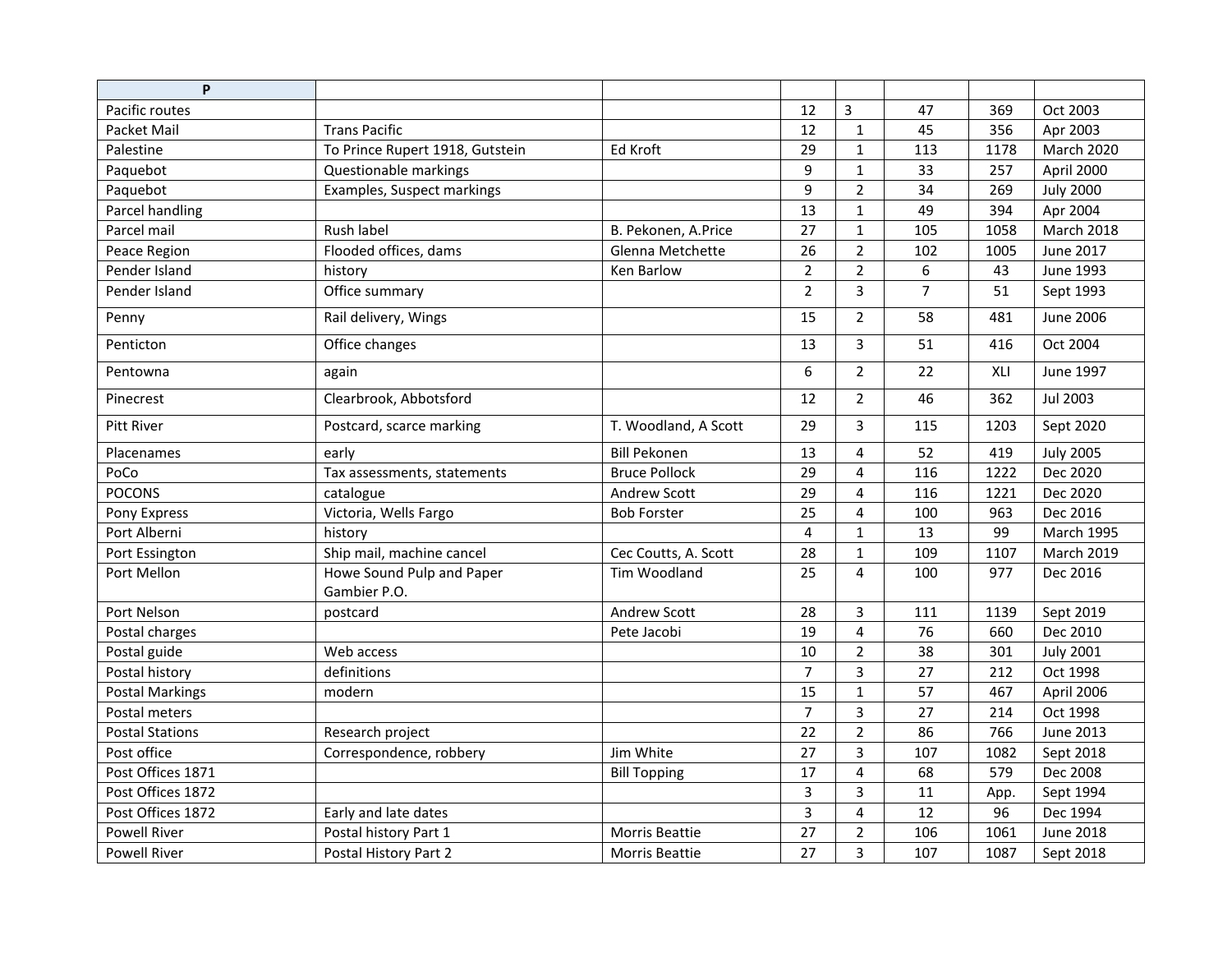| <b>Powell River</b>          | Postal History Part 3, Moons, Pocons                 | Morris Beattie        | 28             | $\overline{2}$          | 110             | 1136          | June 2019         |
|------------------------------|------------------------------------------------------|-----------------------|----------------|-------------------------|-----------------|---------------|-------------------|
| <b>Powell River</b>          | Part 4, Miscellaneous markings                       | Morris Beattie        | 29             | 3                       | 115             | 1215          | Sept 2020         |
| Powell River                 | Part 5, Sub post offices to 1961                     | Morris Beattie        | 30             | $\pmb{4}$               | 120             | 1292          | Dec 2021          |
| Princess Alice               | Markings, errors                                     |                       | $\overline{7}$ | $\overline{4}$          | 28              | 223           | Jan 1999          |
| Princess Elizabeth, SS       | <b>CTO</b>                                           |                       | 16             | $\overline{2}$          | 62              | 517           | June 2007         |
| Princess Royal               | Coal mining 1855                                     | Morris Beattie        | 26             | $\overline{4}$          | 104             | 1034          | Dec 2017          |
| Prince George, SS            | Hospital ship                                        |                       | 6              | $\overline{2}$          | 22              | 172           | <b>June 1997</b>  |
| Prince George II, SS         |                                                      |                       | 4              | 4                       | 16              | 127           | Dec 1995          |
| Prince George                | Hospital ship                                        |                       | 13             | $\overline{2}$          | 50              | 399           | <b>July 2004</b>  |
| <b>Provincial Exhibition</b> | New Westminster                                      | Andrew Scott          | 26             | $\overline{2}$          | 102             | 995           | <b>June 2017</b>  |
| Purolator                    | Richmond plant                                       |                       | 18             | $\mathbf{1}$            | 69              | 588           | April 2009        |
| $\mathbf Q$                  |                                                      |                       |                |                         |                 |               |                   |
| QSL cards                    | Ham radio postcards                                  | Glenna Metchette      | 29             | $\overline{2}$          | 114             | 1199          | <b>June 2020</b>  |
| Quarantine                   | <b>BC stations, Albert Head</b>                      | Andrew Scott          | 29             | $\overline{2}$          | 114             | 1189          | <b>June 2020</b>  |
| Queen Charlotte Island       | postmarks                                            |                       | 4              | $\overline{4}$          | 16              | 125           | Dec 1995          |
| Quiz                         | True/false                                           |                       | 10             | $\overline{2}$          | 38              | <b>LXXIII</b> | <b>July 2001</b>  |
| $\mathbf R$                  |                                                      |                       |                |                         |                 |               |                   |
| Railway Mail Car             | Squamish Museum                                      |                       | 20             | $\mathbf 1$             | 77              | 674           | Mar 2011          |
| Ralph Spence                 | Mail Train, RPO                                      |                       | 22             | $\overline{3}$          | 87              | 774           | Sept 2013         |
| <b>Rarity Factors</b>        | Update "E" factors, Monograph #3                     | <b>Tracy Cooper</b>   | 25             | $\mathbf 1$             | 97              | 912           | Mar 2016          |
| <b>Rarity Factors</b>        | Update of "E" offices                                | <b>Tracy Cooper</b>   | 27             | $\mathbf{1}$            | 105             | 1050          | March 2018        |
| Rates                        | Suburban, drop letter                                | <b>Tracy Cooper</b>   | 27             | $\mathbf{1}$            | 105             | 1045          | <b>March 2018</b> |
| Rates, colonial              | Foreign destinations, compilation                    | <b>Tracy Cooper</b>   | 30             | $\mathbf{1}$            | 117             | 1237          | March 2021        |
| Raush Valley                 | See "Unreported"                                     |                       |                |                         |                 |               |                   |
| <b>RCMP</b>                  | Postage due                                          | Andrew Scott          | 28             | 4                       | 112             | 1155          | Dec 2019          |
| <b>RC</b> numbers            | Origin / use                                         | Andrew Scott          | 9              | $\mathbf{1}$            | 33              | 260           | April 2000        |
| <b>RC</b> numbers            | origin                                               |                       | 18             | $\overline{3}$          | 71              | 615           | Sept 2009         |
| <b>Redcliff Mine</b>         | history                                              |                       | 12             | $\overline{3}$          | $\overline{47}$ | 367           | Oct 2003          |
| <b>Redcliff Mine</b>         | Camosun                                              | <b>Alex Price</b>     | 12             | $\overline{\mathbf{4}}$ | 48              | 378           | Jan 2004          |
| Registered "A-R"             | Vancouver to Charlottetown routing, RPO,<br>Air mail | <b>Chris Anstead</b>  | 10             | $\overline{2}$          | 38              | 297           | <b>July 2001</b>  |
| <b>Registration Markings</b> | 1885 to 1900, Also in "Section 2"                    |                       | 15             | $\mathbf 1$             | 57              | 472           | April 2006        |
| Rhymes                       | Postal themes                                        |                       | 19             | $\overline{2}$          | 74              | 644           | June 2010         |
| Robson Valley                | Railway, GTP, Tete Jaune<br>Henningville             | David Piercey         | 25             | $\overline{2}$          | 98              | 935           | <b>June 2016</b>  |
| Romeo                        | Kettle Valley Railway                                | <b>Brian Plain</b>    | 25             | $\overline{4}$          | 100             | 971           | Dec 2016          |
| Roosevelt, Franklin          | Cover from collection                                | D. Crawford, A. Scott |                |                         |                 |               |                   |
| Rossland                     | Duplex cancels                                       |                       | 5              | $\mathbf{1}$            | 17              | 134           | Mar 1996          |
| Rossland                     | "Not Called For"                                     | Pete Jacobi           | 24             | $\pmb{4}$               | 96              | 898           | June 2015         |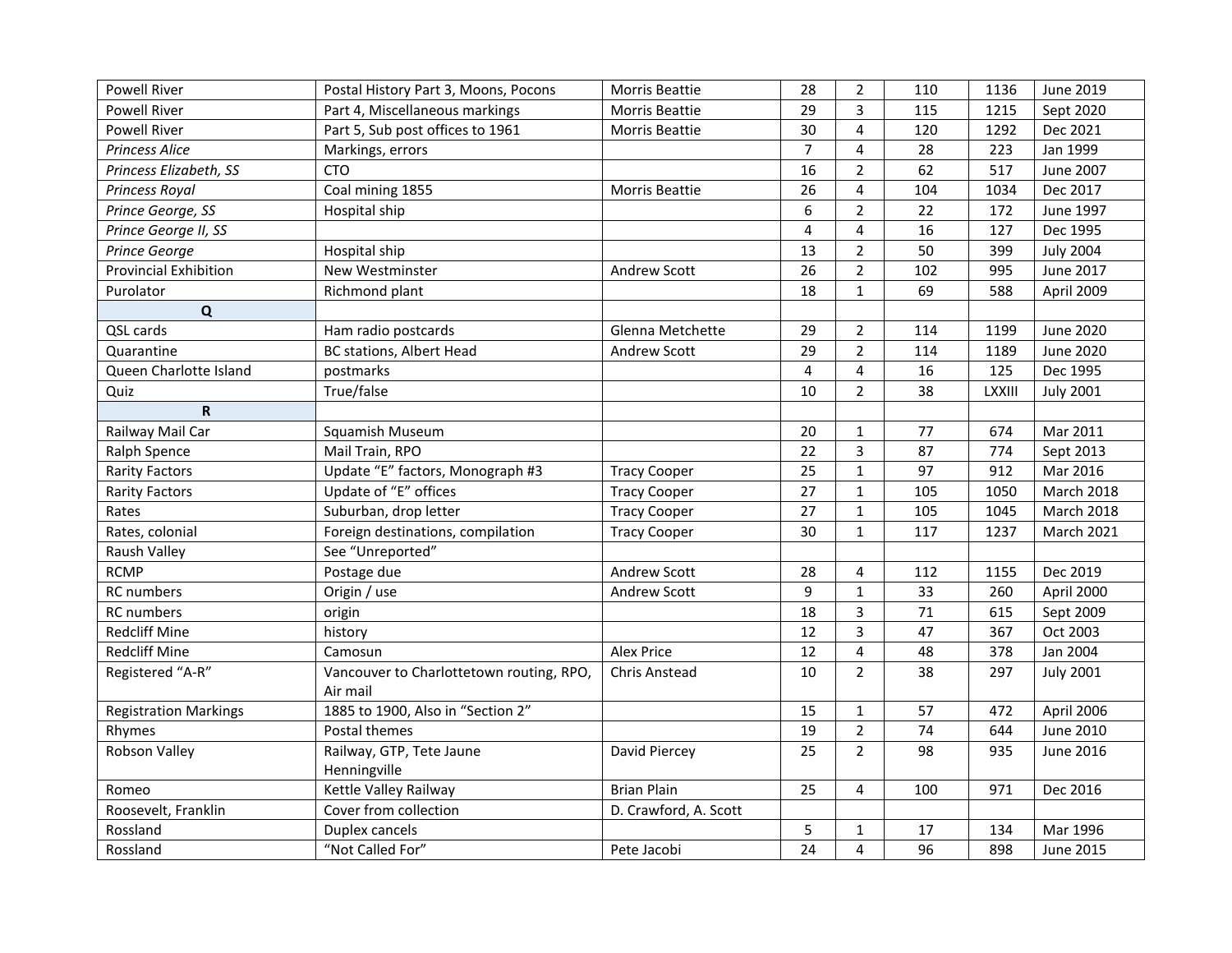| <b>RPO</b>              | Vancouver-Skagway                                 |                        | 6                     | $\mathbf{1}$   | 21  | 167  | Mar 1997          |
|-------------------------|---------------------------------------------------|------------------------|-----------------------|----------------|-----|------|-------------------|
| <b>RPO</b>              | Vancouver & Victoria, CPR, ships                  |                        | 6                     | 3              | 23  | 178  | Sept 1997         |
| Routing                 | Victoria                                          |                        | 18                    | 4              | 72  | 623  | Dec 2009          |
| Ruskin                  | Advertising card, 1899                            | <b>Gray Scrimgeour</b> | 25                    | $\mathbf{1}$   | 97  | 925  | <b>March 2016</b> |
| $\mathsf{s}$            |                                                   |                        |                       |                |     |      |                   |
| Salt Spring Island      |                                                   |                        | $\overline{4}$        | 4              | 16  | 124  | Dec 1995          |
| Salt Spring Island      | History, Post offices, covers                     |                        | 10                    | $\mathbf{1}$   | 37  | 291  | Apr 2001          |
| Salt Spring Island      | Early US mail                                     | <b>Tracy Cooper</b>    | 27                    | 4              | 108 | 1093 | Dec 2018          |
| Sardonyx                | Ship mail, earliest cancel                        | <b>Morris Beattie</b>  | 29                    | $\overline{2}$ | 114 | 1196 | <b>June 2020</b>  |
| Scanning equipment      | labels                                            |                        | 15                    | 4              | 60  | 500  | Jan 2007          |
| Schooner Passage        | Canneries, River's Inlet                          | David Piercey          | 25                    | 4              | 100 | 969  | Dec 2016          |
| Sea Island              | MPO undeliverable 1942                            | Andrew Scott           | 29                    | $\mathbf{1}$   | 113 | 1183 | <b>March 2020</b> |
| Seaman's Letter         | World travel, warship                             | <b>Tracy Cooper</b>    | 26                    | 4              | 104 | 1037 | Dec 2017          |
| Selma Park              | All Red Line, ship                                | Andrew Scott           | 27                    | $\overline{4}$ | 108 | 1101 | Dec 2018          |
| Ship Mail               | Background, RPO                                   |                        | 13                    | $\mathbf{1}$   | 49  | 389  | Apr 2004          |
| Ship Mail               | West coast                                        | <b>Gray Scrimgeour</b> | 14                    | 3              | 55  | 447  | Oct 2005          |
| Ship Mail               | Weston Park, WW II                                | Peter Smith            | 25                    | $\overline{2}$ | 98  | 939  | <b>June 2016</b>  |
| Ship cancels            | Details / types                                   |                        | 16                    | $\overline{2}$ | 62  | 518  | June 2007         |
| Shuswap & Okanagan      | CPR, steamers                                     | Morris Beattie         | 28                    | $\overline{3}$ | 111 | 1150 | Sept 2019         |
| Shuswap & Okanagan      | RPO revisted                                      | <b>Tracy Cooper</b>    | 28                    | $\overline{4}$ | 112 | 1164 | Dec 2019          |
| Shortpaid               | Japan, Madrid UPU                                 | Andrew Scott           | 25                    | $\overline{2}$ | 98  | 927  | <b>June 2016</b>  |
| Shortpaid               | Victoria, Klondike, Squared circle                | <b>Brian Copeland</b>  | 25                    | $\overline{4}$ | 100 | 962  | Dec 2016          |
| Sidney                  |                                                   |                        | 6                     | 3              | 23  | 179  | Sept 1997         |
| Silverton               | Nakusp & Slocan RW, C&KSN                         | <b>Tracy Cooper</b>    | 23                    | $\mathbf{1}$   | 89  | 787  | April 2014        |
|                         | 1894 routing to PEI                               |                        |                       |                |     |      |                   |
| Sinclair Centre         | 100 <sup>th</sup> Anniversary                     |                        | 19                    | $\overline{2}$ | 74  | 646  | <b>June 2010</b>  |
| Skeena                  | Early mail 1892, CPN                              | <b>Tracy Cooper</b>    | 29<br>$\overline{21}$ | $\overline{3}$ | 115 | 1213 | Sept 2020         |
| Slocan Park             | Gutelius, history                                 |                        |                       | $\overline{3}$ | 83  | 727  | Sept 2012         |
| Sluggett                | <b>Brentwood Bay</b>                              | <b>Gray Scrimgeour</b> | 25                    | $\overline{4}$ | 100 | 974  | Dec 2016          |
| Sorting machine         | flat                                              |                        | 6                     | 3              | 23  | 180  | Sept 1997         |
| <b>Special Agent</b>    | P.O. marking                                      | <b>Gary Steele</b>     | 29                    | $\overline{3}$ | 115 | 1204 | Sept 2020         |
| <b>Special Delivery</b> | Letters and numbers                               |                        | 20                    | $\overline{3}$ | 79  | 687  | Sept 2011         |
| <b>Special Delivery</b> | markings                                          |                        | 21                    | $\overline{3}$ | 83  | 734  | Sept 2012         |
| <b>Special Delivery</b> | Daters, offices                                   |                        | 21                    | 4              | 84  | 743  | Dec 2012          |
| Spiller River           | New report, Porcher Island                        |                        | 23                    | $\overline{2}$ | 90  | 807  | <b>July 2014</b>  |
| Squamish                | Newport Beach, History, cancels                   |                        | 21                    | $\mathbf{1}$   | 81  | 707  | March 2012        |
| <b>Stampless Mail</b>   | Routing to BC and VI, 1859 - 1864<br>John Woolsey | <b>Gray Scrimgeour</b> | 24                    | $\mathbf{1}$   | 93  | 852  | <b>March 2015</b> |
| <b>Stampless</b>        | Savona to Yale, early                             | <b>Gray Scrimgeour</b> | 29                    | 4              | 116 | 1228 | Dec 2020          |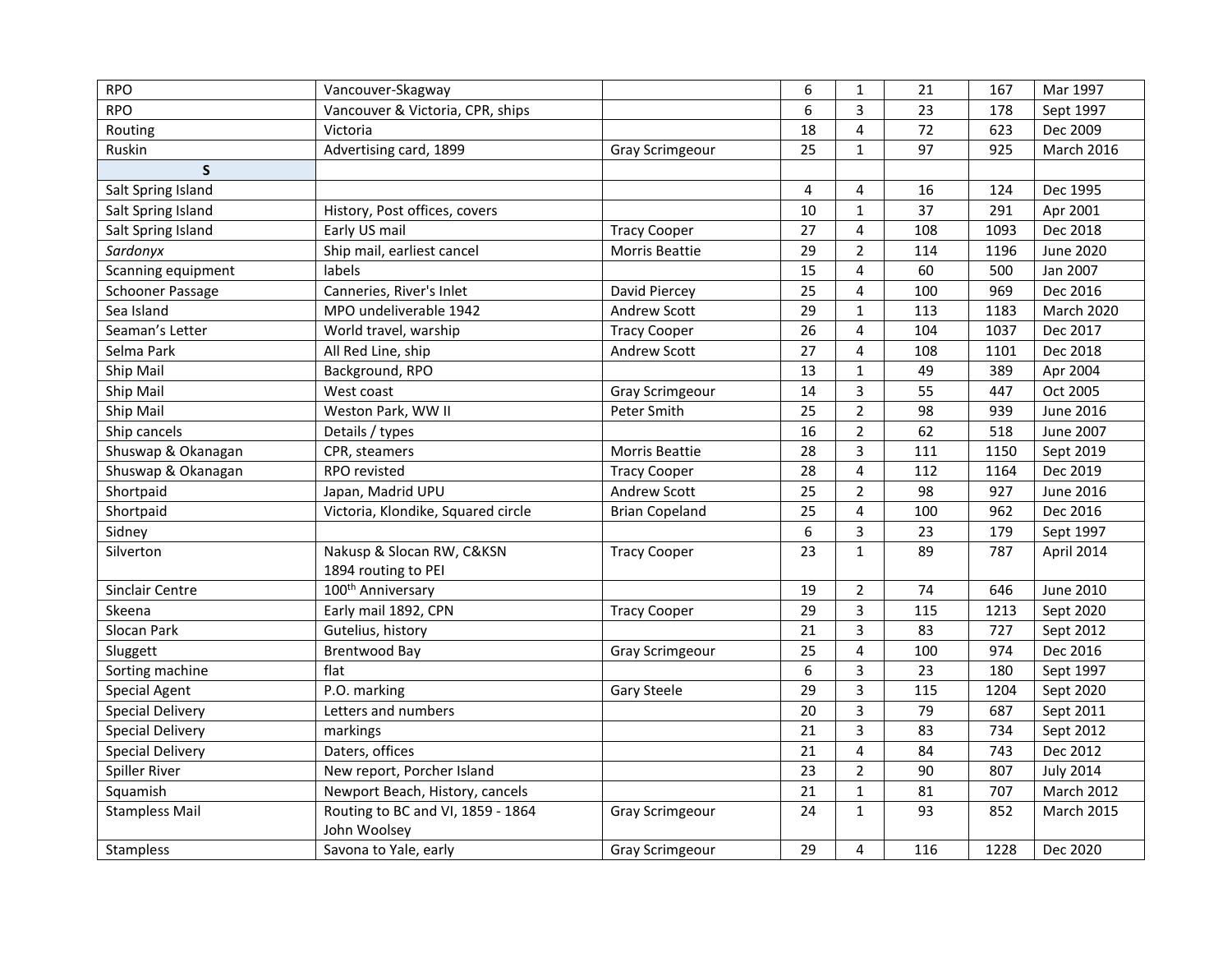| Stanley                   | Nelson, E. Alexander, history     | <b>Ed Mannings</b>     | 28             | $\mathbf{1}$   | 109            | 1115 | March 2019        |
|---------------------------|-----------------------------------|------------------------|----------------|----------------|----------------|------|-------------------|
| Star of David             | Colonial cover                    | <b>Tracy Cooper</b>    | 28             | 3              | 111            | 1141 | Sept 2019         |
| Stevens, H H              | Quartermaster, war mail           | <b>Tracy Cooper</b>    | 29             | $\mathbf{1}$   | 113            | 1176 | <b>March 2020</b> |
| Steveston                 | P.O. location, Moncton            |                        | 16             | 4              | 64             | 544  | Jan 2008          |
| Steveston                 | 125 year anniversary              |                        | 24             | $\overline{3}$ | 95             | 889  | Sept 2015         |
| <b>Sumas</b>              | History                           | <b>Cecil Coutts</b>    | $\mathbf{1}$   | $\overline{2}$ |                |      | <b>June 1992</b>  |
| <b>Sumas</b>              | Chilliwack/Codville               |                        | 17             | $\mathbf{1}$   | 65             | 547  | April 2008        |
| Surf Inlet                | History, mining                   | Andrew Scott           | 23             | $\mathbf{1}$   | 89             | 795  | April 2014        |
| Surrey                    | History, offices                  |                        | 10             | 4              | 40             | 314  | Jan 2002          |
| <b>Suspended Mail</b>     | War time at sea                   | <b>Brian Copeland</b>  | 28             | $\overline{2}$ | 110            | 1133 | June 2019         |
| Swanson Bay               | History, Pulp mill                | David Piercey          | 25             | $\mathbf{1}$   | 97             | 920  | Mar 2016          |
| $\mathbf T$               |                                   |                        |                |                |                |      |                   |
| Tappen                    | Dates, CPR, history               |                        | 9              | 3              | 35             | 274  | Oct 2000          |
| Tashme Road Camp          | Box 3 Hope, censors               |                        | 20             | 4              | 80             | 697  | Dec 2011          |
|                           | Trites Road Camp, History         |                        |                |                |                |      |                   |
| <b>Tees</b>               | CPN, CPR, RPO                     |                        | 6              | $\overline{2}$ | 22             | 171  | June 1997         |
| <b>Telegraph Creek</b>    | 1941 FC, Registered               |                        | 23             | $\overline{2}$ | 90             | 799  | Jul 2014          |
| Terrace                   | Cover to Honolulu, Rates, routing |                        | 10             | $\mathbf{1}$   | 37             | 289  | Apr 2001          |
| Terrace                   | Comments on V.10#1 p.289          | <b>Bill Robinson</b>   | 10             | $\overline{2}$ | 38             | 299  | <b>July 2001</b>  |
| <b>Toad River</b>         |                                   |                        | $\bf 8$        | 3              | 31             | 248  | Oct 1999          |
| <b>Toby Creek</b>         | history                           |                        | 12             | $\mathbf{1}$   | 45             | 355  | Apr 2003          |
| Trail                     | Postal code, daters               |                        | 8              | $\overline{3}$ | 31             | 242  | Oct 1999          |
| <b>Trans-Pacific Mail</b> | Sortation, Australia              | <b>Gray Scrimgeour</b> | 28             | $\mathbf{1}$   | 109            | 1122 | <b>March 2019</b> |
| "25" marking              |                                   |                        | 21             | 4              | 84             | 741  | Dec 2012          |
| $\mathbf{U}$              |                                   |                        |                |                |                |      |                   |
| Undeliverable             | Vancouver                         | <b>Rob McGuiness</b>   | 26             | $\mathbf{1}$   | 101            | 991  | Mar 2017          |
| Unpaid                    | 1866 US to Victoria               | Scrimgeour & Cooper    | 29             | $\overline{3}$ | 115            | 1211 | Sept 2020         |
| Unpaid                    | See "Fort Collvile"               |                        |                |                |                |      |                   |
| Unreported                | Raush Valley, Kissinger           | Andrew Scott           | 27             | $\mathbf{1}$   | 105            | 1053 | <b>March 2018</b> |
| <b>Union Bay</b>          | "City of Nanaimo", E&N            | Morris Beattie         | 23             | 4              | 92             | 831  | Dec 2014          |
| <b>Union Steamships</b>   | Pictorial covers                  |                        | 18             | $\mathbf{1}$   | 69             | 589  | April 2009        |
| <b>Union Steamships</b>   | Unusual cover                     | Morris Beattie         | 29             | 4              | 116            | 1234 | Dec 2020          |
| Unusual destinations      | BC to the world                   | <b>Tracy Cooper</b>    | 29             | $\overline{2}$ | 114            | 1198 | <b>June 2020</b>  |
| Unusual destinations      | Vancouver to Algeria, registered  | Andrew Scott           | 29             | 3              | 115            | 1214 | Sept 2020         |
| Upper Columbia Co         | locals                            |                        | 5              | 4              | 20             | 153  | Dec 1996          |
| <b>US Express Mail</b>    | Wells Fargo                       | <b>Gray Scrimgeour</b> | 26             | $\mathbf{1}$   | 101            | 983  | Mar 2017          |
| $\mathsf{V}$              |                                   |                        |                |                |                |      |                   |
| Valdes                    | See "Gabriola"                    |                        |                |                |                |      |                   |
| Vancouver                 |                                   | <b>Alex Price</b>      | $\overline{2}$ | 3              | $\overline{7}$ | 49   | Sept 1993         |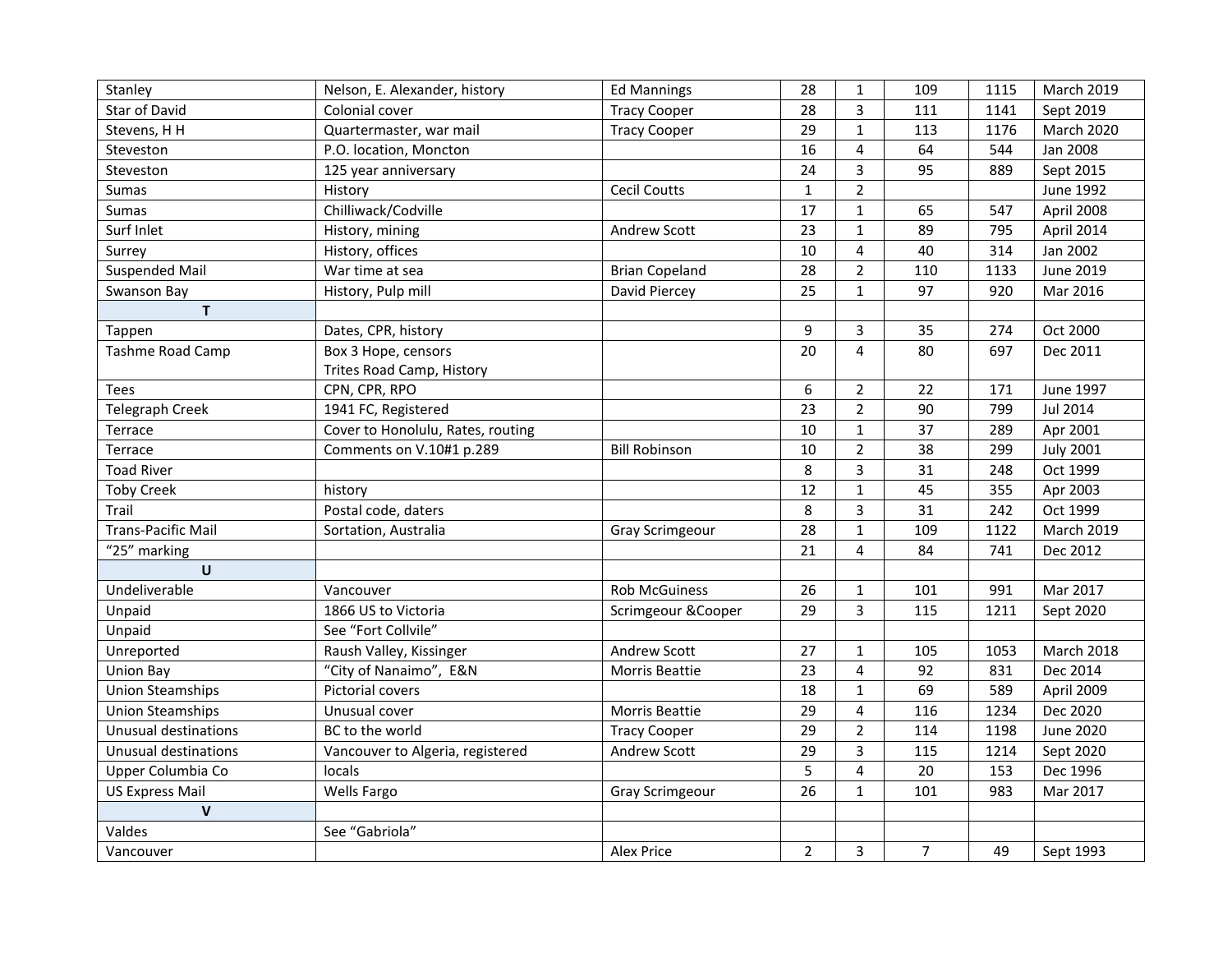| Vancouver             | Processing plant            |                        | $\overline{2}$ | 4                       | 8   | 57   | Dec 1993         |
|-----------------------|-----------------------------|------------------------|----------------|-------------------------|-----|------|------------------|
|                       | Equipment changes           |                        | 11             |                         | 43  | 337  | Oct 2002         |
| Vancouver             | ERD                         | Andrew Scott           |                | 3                       |     |      |                  |
| Vancouver             | Key registration            |                        | 12             | $1\,$                   | 45  | 353  | Apr 2003         |
| Vancouver             | Pre 1900                    |                        | 13             | 3                       | 51  | 407  | Oct 2004         |
| Vancouver             | U.S. censors                |                        | 14             | $\overline{2}$          | 54  | 437  | <b>July 2005</b> |
| Vancouver             | New (1958) office, history  |                        | 14             | $\overline{2}$          | 54  | 442  | <b>July 2005</b> |
| Vancouver             | 1886 office                 |                        | 16             | $\overline{2}$          | 62  | 523  | <b>June 2007</b> |
| Vancouver             | Exhibition / PNE            |                        | 16             | $\overline{2}$          | 62  | 524  | <b>June 2007</b> |
| Vancouver             | To Victoria 1897 routing    | <b>Gray Scrimgeour</b> | 16             | 4                       | 64  | 545  | Jan 2008         |
| Vancouver             | Postal zones                |                        | 17             | $\mathbf 1$             | 65  | 550  | Aprl 2008        |
| Vancouver             | <b>Sub 13</b>               |                        | 18             | $\overline{2}$          | 70  | 601  | <b>July 2009</b> |
| Vancouver             | Sub <sub>24</sub>           |                        | 18             | $\overline{2}$          | 70  | 602  | <b>July 2009</b> |
| Vancouver             | Office relocation           |                        | 20             | $\overline{2}$          | 78  | 686  | <b>June 2011</b> |
| Vancouver             | New plant                   |                        | 20             | $\overline{4}$          | 80  | 704  | Dec 2011         |
| Vancouver             | Recent datestamps           |                        | 21             | 4                       | 84  | 742  | Dec 2012         |
| Vancouver             | New plant, Moving schedule  |                        | 22             | 4                       | 88  | 777  | Dec 2013         |
| Vancouver             | Vanouver Arena Co.          | <b>Gray Scrimgeour</b> | 23             | 3                       | 91  | 815  | Oct 2014         |
|                       | Frank Patrick, S&Q RPO      |                        |                |                         |     |      |                  |
| Vancouver             | Polish covers, WWII         | Andrew Scott           | 23             | 4                       | 91  | 816  | Oct 2014         |
| Vancouver             | Straightline handstamps     | Andrew Scott           | 23             | 4                       | 92  | 834  | Dec 2014         |
|                       | Suburban offices            |                        |                |                         |     |      |                  |
| Vancouver             | Straightline update         | Andrew Scott           | 24             | $\mathbf{1}$            | 93  | 849  | Mar 2015         |
| Vancouver             | Number in circle            | Andrew Sott            | 24             | $\overline{2}$          | 94  | 878  | <b>June 2015</b> |
| Vancouver             | To "Post Master Seattle"    | <b>Tracy Cooper</b>    | 24             | $\overline{\mathbf{4}}$ | 96  | 899  | <b>June 2015</b> |
| Vancouver             | Large "R" registered        | <b>Gray Scrimgeour</b> | 24             | 4                       | 96  | 910  | June 2015        |
| Vancouver             | shortpaid                   | Andrew Scott           | 25             | $\overline{2}$          | 98  | 927  | <b>June 2016</b> |
| Vancouver             | First Post Office history   | Andrew Scott           | 25             | 3                       | 99  | 945  | Sept 2016        |
| Vancouver             | <b>Registration boxes</b>   | Andrew Scott           | 26             | $\mathbf{1}$            | 101 | 990  | Mar 2017         |
| Vancouver             | undeliverable               | Rob McGuinness         | 26             | $\mathbf{1}$            | 101 | 991  | Mar 2017         |
| Vancouver             | Station B, Burrard Inlet    | <b>Gray Scrimgeour</b> | 26             | $\mathbf 1$             | 101 | 992  | Mar 2017         |
| Vancouver             | See "unusual", sub office X | <b>Andrew Scott</b>    | 29             | 3                       | 115 | 1214 | Sept 2020        |
| Vancouver & Victoria  | <b>RPO</b>                  |                        | $\overline{7}$ | 3                       | 27  | 211  | Oct 1998         |
| Vancouver - Victoria  | Monday Mail                 |                        | 20             | 4                       | 80  | 705  | Dec 2011         |
| Vancouver Island      | Imperf/seal, Henry Holbrook | <b>Andrew Scott</b>    | 25             | $\overline{2}$          | 98  | 930  | <b>June 2016</b> |
|                       | John Clute, Roads Seabrook  |                        |                |                         |     |      |                  |
| Vancouver Station "A" | Orb cancel                  | Jim Miller             | $\overline{2}$ | $\overline{4}$          | 8   | 58   | Dec 1993         |
| Van Winkle            | history                     |                        | 17             | $\overline{2}$          | 66  | 557  | <b>July 2008</b> |
| Vargas                | First report                | <b>Tracy Cooper</b>    | 14             | $\mathbf{1}$            | 53  | 434  | April 2005       |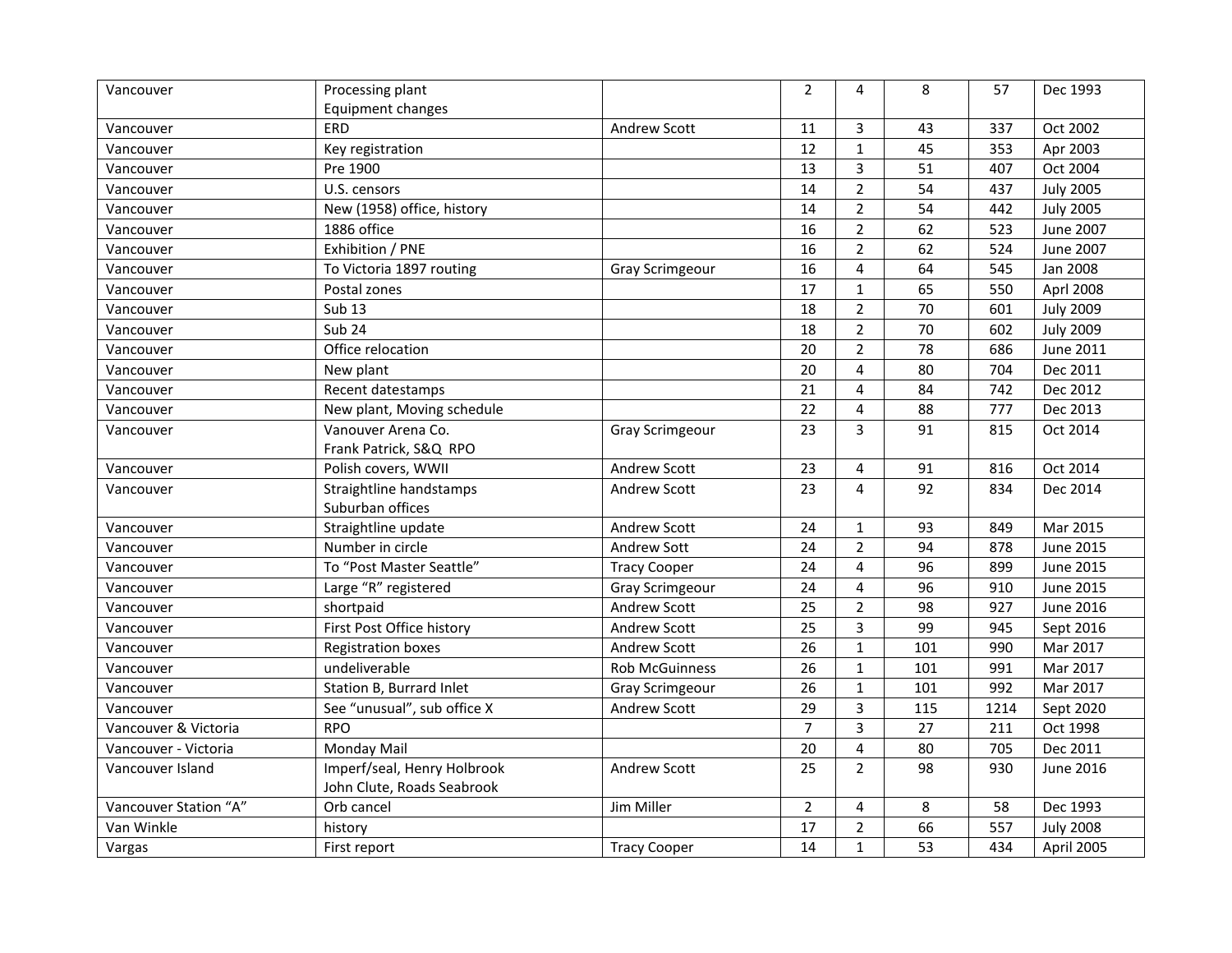| Verney, E. H.            | Grappler, Letters                        | Andrew Scott           | 23             | 3                       | 91              | 822    | Oct 2014          |
|--------------------------|------------------------------------------|------------------------|----------------|-------------------------|-----------------|--------|-------------------|
| Vernon                   | Postal study, Priests Valley             |                        | 8              | 3                       | 31              | 244    | Oct 1999          |
| Vernon & Kelowna         | Mail car                                 |                        | 12             | 3                       | 47              | 376    | Oct 2003          |
| Vesuvius                 | history                                  |                        | $\overline{4}$ | $\overline{4}$          | 16              | 123    | Dec 1995          |
| Victoria                 | Main Outlet changes                      |                        | 11             | 3                       | 43              | LXXXII | Oct 2002          |
| Victoria                 | Sub office X                             |                        | 16             | $\overline{3}$          | 63              | 532    | Sept 2007         |
| Victoria                 | Sub Office X, Late date                  | <b>Phillip Stager</b>  | 17             | 4                       | 68              | 580    | Dec 2008          |
| Victoria                 | Undeliverable mail handling 1874         | <b>Brian Plain</b>     | 24             | 4                       | 96              | 900    | <b>June 2015</b>  |
|                          | Henry Wooton                             |                        |                |                         |                 |        |                   |
| Victoria                 | Triple rate 1874, Collect                | <b>Brian Copeland</b>  | 25             | $\overline{2}$          | 98              | 933    | June 2016         |
|                          | Charles Pooley, Texada Island            |                        |                |                         |                 |        |                   |
| Victoria                 | 1910 cover, Alvensleben                  | Gray Scrimgeour        | 25             | 3                       | 99              | 943    | Sept 2016         |
| Victoria                 | Squared circles, Klondike, shortpaid     | <b>Brian Copeland</b>  | 25             | 4                       | 100             | 962    | Dec 2016          |
| Victoria                 | Pony express stamp 1861                  | <b>Bob Forster</b>     | 25             | 4                       | 100             | 963    | Dec 2016          |
| Victoria                 | Squared circle, time marks               | <b>Brian Copeland</b>  | 28             | 4                       | 112             | 1161   | Dec 2019          |
| Void postage             | Marking, postage due                     | <b>Brian Plain</b>     | 29             | $\mathbf{1}$            | 113             | 1186   | <b>March 2020</b> |
| W                        |                                          |                        |                |                         |                 |        |                   |
| Wah Lee                  | Cover, Barkerville                       | Pete Jacobi            | 18             | $\overline{2}$          | 70              | 597    | <b>July 2009</b>  |
| Waletown                 | CDS                                      |                        | 3              | 4                       | 12              | 89     | Dec 1994          |
| <b>Walter Purkis</b>     | Victory Bond covers                      |                        | 15             | $\overline{3}$          | 59              | 487    | Oct 2006          |
| <b>Walter Purkis</b>     | covers                                   |                        | 18             | $\overline{2}$          | 70              | 604    | <b>July 2009</b>  |
| Wapta                    | $1st$ report                             |                        | 17             | $\overline{2}$          | 66              | 564    | <b>July 2008</b>  |
| Ware                     | Opening date                             | Mike Painter           | 3              | 4                       | 12              | 92     | Dec 1994          |
| Ware                     | history                                  |                        | $\overline{4}$ | $\mathbf{1}$            | 13              | 101    | <b>March 1995</b> |
| <b>Waterfront Centre</b> |                                          |                        | 12             | 3                       | 47              | 371    | Oct 2003          |
| Way Mail                 | Slogans, SSM                             |                        | 10             | $\mathbf{1}$            | 37              | 294    | Apr 2001          |
| Way Mail                 | Ship daters                              |                        | 20             | 3                       | 79              | 690    | Sept 2011         |
| Weeda                    | postmark                                 |                        | 27             | $\overline{\mathbf{4}}$ | 108             | 1092   | Dec 2018          |
| Wellburn                 | <b>Colonial Fraser River misc</b>        | Andrew Scott           | 28             | $\overline{2}$          | 110             | 1125   | <b>June 2019</b>  |
| Wells Fargo              | "Paid", Barnard's Express                | <b>Bob Foster</b>      | 22             | $\mathbf{1}$            | 85              | 747    | March 2013        |
| Wells Fargo              | Origin, envelopes                        |                        | 22             | 4                       | 88              | 784    | Dec 2013          |
| Wells Fargo              | <b>Ballou's Express, Tracy's Express</b> | Dale Forster           | 25             | 4                       | 100             | 964    | Dec 2016          |
| Wells Fargo              | <b>US Express mail</b>                   | <b>Gray Scrimgeour</b> | 26             | $\mathbf{1}$            | 101             | 983    | March 2017        |
| Westley                  | New find, history                        | Pete Jacobi            | 9              | 4                       | 36              | 285    | Jan 2001          |
| Westbank                 | Re-named                                 |                        | 19             | $\overline{2}$          | 74              | 641    | June 2010         |
| West Coast Railway       | Special covers                           |                        | 13             | 4                       | 52              | 426    | Jan 2005          |
| West Vancouver           | history                                  |                        | 14             | $\mathbf{1}$            | 53              | 429    | April 2005        |
| <b>Whiteman Creek</b>    | history                                  | Glenna Metchette       | 24             | $\overline{2}$          | 94              | 874    | <b>June 2015</b>  |
| White Rock               | History, Great Northern RWY              | <b>Mike Painter</b>    | $\overline{3}$ | 3                       | $\overline{11}$ | 83     | Sept 1994         |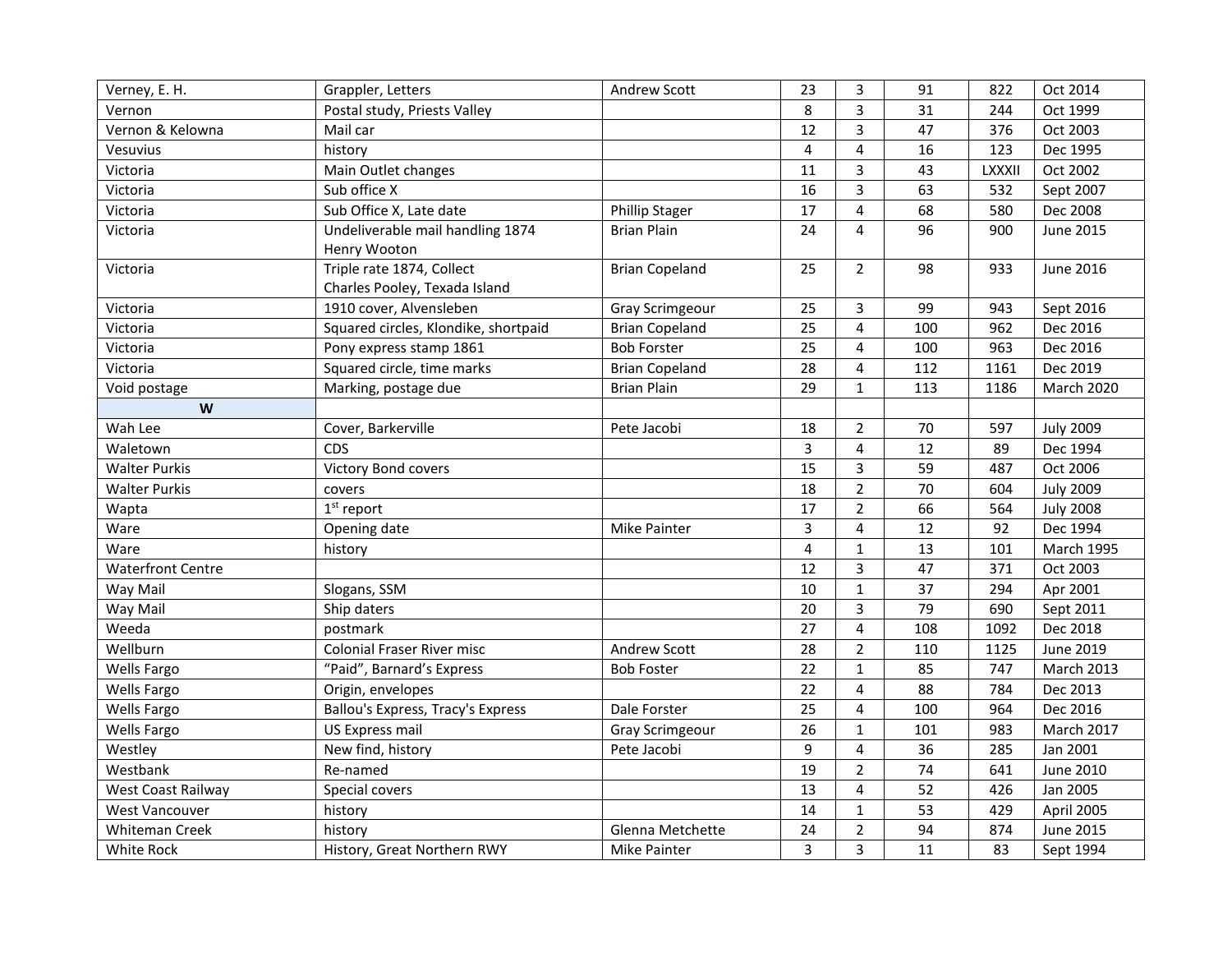| White Spot             | stationery             | Andrew Scott        | 29           | $\mathbf{1}$   | 113 | 1185 | <b>March 2020</b> |
|------------------------|------------------------|---------------------|--------------|----------------|-----|------|-------------------|
| Whaletown              | Cortes Island          | Andrew Scott        | 27           | 1              | 105 | 1043 | March 2018        |
| Whalley                | Cover to Kenya         | Andrew Scott        | 26           | 3              | 103 | 1011 | Sept 2017         |
| Whonnock               | Spelling, CPR          |                     | 4            | $\mathbf{1}$   | 13  | 97   | <b>March 1995</b> |
| Wild Horse Creek       |                        |                     | 22           | 3              | 87  | 767  | Sept 2013         |
| Williams, Clyde "Slim" | Dog teams, Hazelton    | Glenna Metchette    | 28           | $\overline{2}$ | 110 | 1130 | June 2019         |
| Willowpark             | Victoria Sub X /1914   |                     | 16           | 4              | 64  | 537  | Jan 2008          |
| <b>Willow Point</b>    | location               |                     | 8            | $\mathbf{1}$   | 29  | 226  | April 1999        |
| Winfield               | Lake country           |                     | 13           | 3              | 51  | 413  | Oct 2004          |
| Woden River            | $1st$ report           | <b>Tracy Cooper</b> | 13           | 4              | 52  | 417  | Jan 2005          |
| <b>Woden River</b>     | 2 <sup>nd</sup> report | David Piercey       | 26           | 4              | 104 | 1027 | Dec 2017          |
| Woodwards              | stationery             | Pete Jacobi         | 28           | 4              | 112 | 1167 | Dec 2019          |
| WW II                  |                        |                     | 6            | 3              | 23  | 177  | Sept 1997         |
| WW II                  | Offices, cancellations |                     | 17           | $\overline{2}$ | 66  | 563  | <b>July 2008</b>  |
| Wycliffe               | See "Bayard"           |                     |              |                |     |      |                   |
| $\mathsf{x}$           |                        |                     |              |                |     |      |                   |
|                        |                        |                     |              |                |     |      |                   |
| Y                      |                        |                     |              |                |     |      |                   |
| Yarrow                 | See "Majuba Hill"      |                     |              |                |     |      |                   |
| Yarrow                 |                        |                     | $\mathbf{1}$ | 4              |     | 32   | Dec 1992          |
| Yoder                  | New report             |                     | 24           | 4              | 96  | 905  | June 2015         |
| Z                      |                        |                     |              |                |     |      |                   |
|                        |                        |                     |              |                |     |      |                   |

### **SECTION 2 - POSTMARKS / CANCELS**

| <b>Topic</b>                          | <b>Detail</b> | <b>Author</b> | <b>Volume</b> | No. | <b>Whole</b><br>No. | Page |
|---------------------------------------|---------------|---------------|---------------|-----|---------------------|------|
| $^{\prime\prime}$ A $^{\prime\prime}$ | Type cancel   |               | 4             |     | 13                  | 103  |
| Alaska Highway                        |               |               |               | 3   |                     | 24   |
| Alaska Highway                        |               |               | 4             | 3   | 15                  | 120  |
| Alert Bay                             | Pocon         |               | 23            |     | 91                  | 830  |
|                                       |               |               |               |     |                     |      |
| Bar codes                             |               |               | 13            |     | 49                  | 395  |
| <b>BC Mail Plus</b>                   |               |               | 24            | 4   | 96                  | 898  |
| <b>Beyond limits</b>                  |               |               | 3             | ำ   | 10                  | 80   |
| <b>Beyond limits</b>                  |               |               | 4             |     | 13                  | 100  |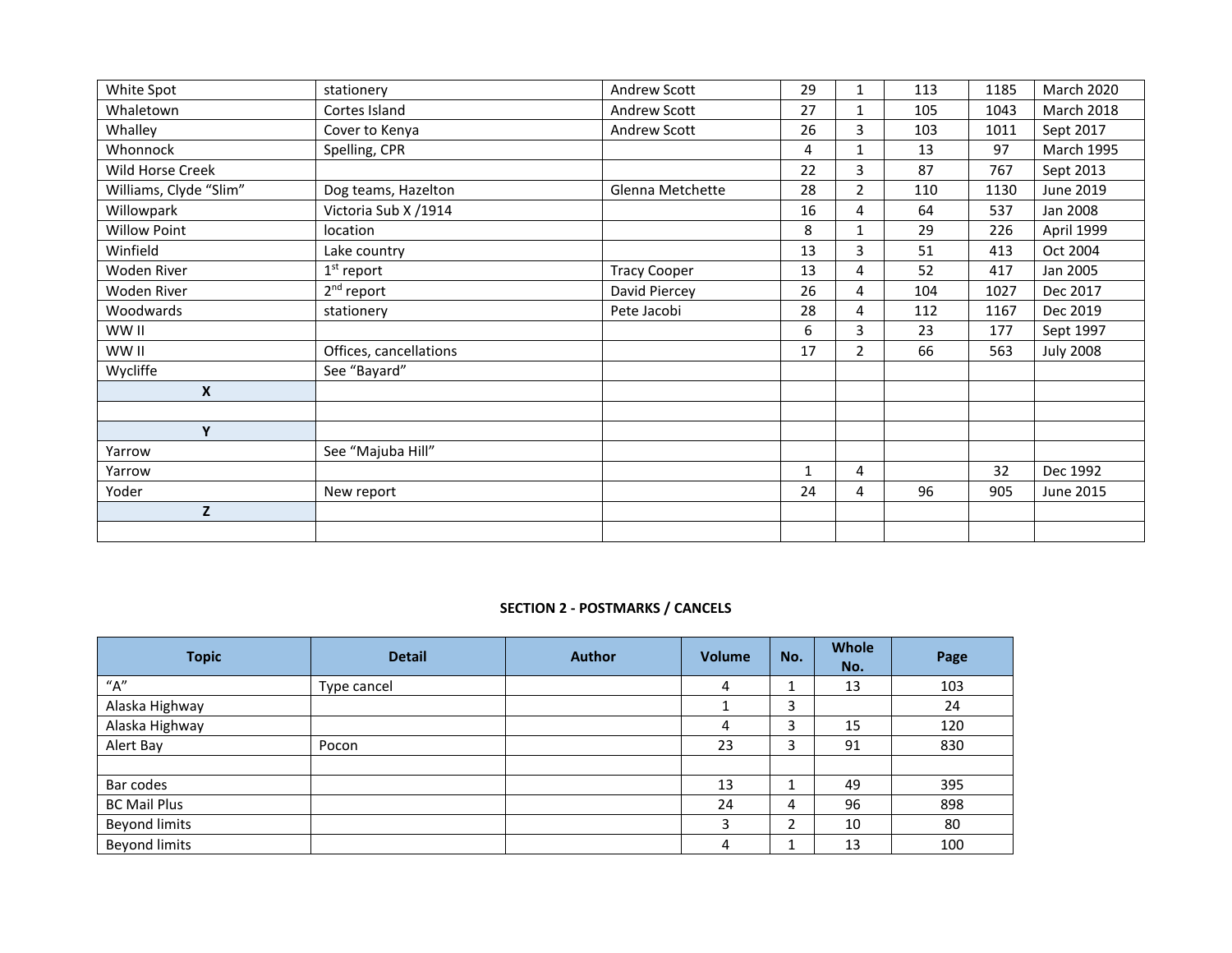| <b>Big Lake</b>           |                   |                        | $\mathbf{1}$            | 4                       |                | 26   |
|---------------------------|-------------------|------------------------|-------------------------|-------------------------|----------------|------|
| Blackout                  | Last report       |                        | 19                      | $\overline{2}$          | 74             | 642  |
| <b>Brilliant</b>          |                   |                        | 4                       | 4                       | 16             | 127  |
| Brit. Col.                |                   |                        | $\mathbf{1}$            | $\overline{2}$          |                | 6    |
| <b>Brit Col</b>           |                   |                        | $\mathbf{1}$            | 4                       |                | 25   |
| <b>Brit Col</b>           |                   |                        | $\overline{2}$          | $\mathbf{1}$            | 5              | 39   |
| Brit Col                  |                   |                        | $\overline{2}$          | 3                       | $\overline{7}$ | 55   |
| <b>Brit Col</b>           |                   |                        | $\overline{\mathbf{4}}$ | 3                       | 15             | 119  |
| <b>Brit Col</b>           | update            | <b>Tracy Cooper</b>    | 26                      | $\overline{2}$          | 102            | 1000 |
| <b>Burns Lake</b>         | <b>IPS 4900</b>   |                        | 14                      | $\overline{\mathbf{A}}$ | 56             | 466  |
|                           |                   |                        |                         |                         |                |      |
| Campbell River            |                   |                        | 3                       | $\overline{2}$          | 10             | 79   |
| Canadian Dev. Co.         |                   |                        | 5                       | $\overline{2}$          | 18             | 144  |
| Cancel variations         |                   |                        | 11                      | 3                       | 43             | 344  |
| Cancellers                |                   |                        | $\overline{3}$          | 3                       | 11             | 87   |
| Canceller Equip           |                   |                        | $\overline{2}$          | 3                       | $\overline{7}$ | 54   |
| Cancelling machines       | New, RCM, ERD/LRD |                        | 11                      | $\mathbf{1}$            | 41             | 328  |
| Censor                    | Nanaimo           |                        | 11                      | 3                       | 43             | 338  |
| <b>CFB Chilliwack</b>     |                   |                        | $\mathbf{1}$            | 4                       |                | 25   |
| Changes                   |                   |                        | 11                      | 4                       | 44             | 352  |
| Christmas                 | cancels           |                        | 19                      | $\overline{4}$          | 76             | 666  |
| Clearwater                | <b>IPS</b>        |                        | 9                       | $\overline{4}$          | 36             | 282  |
| Clinton                   | Fancy "A" cancel  | <b>Gray Scrimgeour</b> | 24                      | 3                       | 95             | 879  |
| <b>Colonial forgeries</b> |                   |                        | $\overline{2}$          | 3                       | $\overline{7}$ | 56   |
| Commemoratives            |                   |                        | 11                      | $\overline{2}$          | 42             | 336  |
| Commonwealth games        | XV                |                        | 3                       | $\overline{2}$          | 10             | 79   |
| Commonwealth games        | XV                |                        | 3                       | 3                       | 11             | 87   |
| Corks                     |                   |                        | $\overline{7}$          | $\mathbf{1}$            | 25             | 193  |
|                           |                   |                        |                         |                         |                | 200  |
| Corks                     | New Westminster   |                        | $\overline{7}$          | 4                       | 28             | 217  |
| Corks                     | New Westminster   | Andrew Scott           | 8                       | $\mathbf{1}$            | 29             | 232  |
| Corks                     | Victoria, survey  | <b>Tracy Cooper</b>    | 24                      | $\mathbf{1}$            | 93             | 857  |
| <b>Cork Cancels</b>       | Survey            | <b>Tracy Cooper</b>    | 24                      | 4                       | 96             | 907  |
| Corks                     | Granville         | Andrew Scott           | 26                      | $\mathbf{1}$            | 101            | 982  |
| <b>CPR</b> station daters |                   | <b>Alex Price</b>      | 4                       | $\overline{2}$          | 14             | 110  |
| Crown Cancels             |                   |                        | $\overline{3}$          | $\overline{2}$          | 10             | 73   |
|                           |                   |                        |                         |                         |                |      |
| Datestamps                | recent            |                        | 23                      | 3                       | 91             | 826  |
| Dawson Creek              | IPS machine       |                        | 22                      | $\overline{2}$          | 86             | 765  |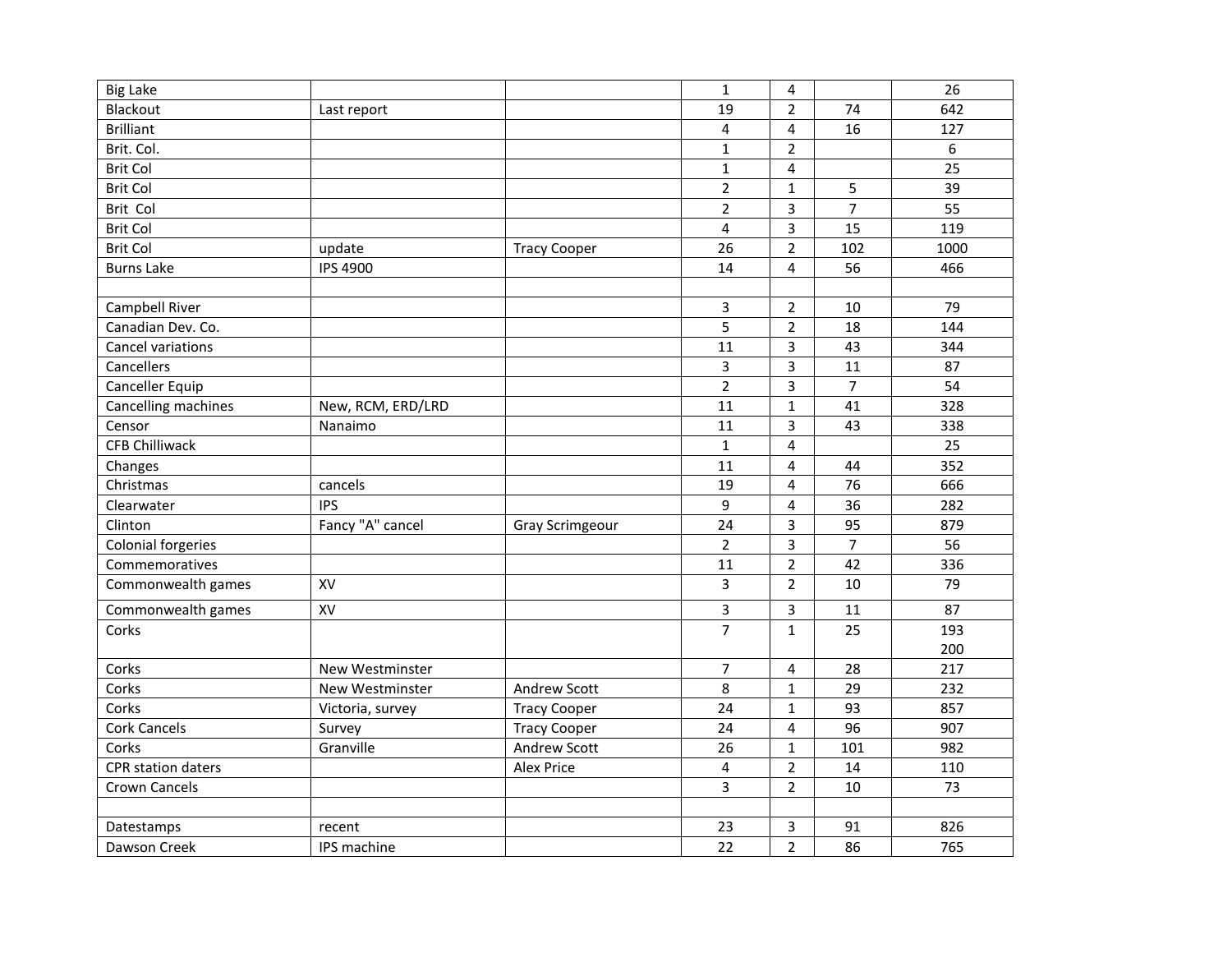| Depot 32                    | Richmond                   |              | 5                       | $\overline{2}$          | 18               | 142              |
|-----------------------------|----------------------------|--------------|-------------------------|-------------------------|------------------|------------------|
| Desert                      | RPO error                  |              | 23                      | $\overline{2}$          | 90               | 814              |
| DLO                         |                            |              | 5                       | $\mathbf{1}$            | $\overline{17}$  | 136              |
| <b>Duplex</b>               | listings                   |              | 9                       | 3                       | 35               | 278              |
|                             |                            |              |                         |                         |                  |                  |
| <b>Edger Facer Machines</b> |                            |              | 13                      | $\overline{2}$          | 50               | 406              |
| Enderby                     |                            |              | $\mathbf{1}$            | 3                       |                  | 23               |
| Errors                      |                            |              | 12                      | $\overline{3}$          | 47               | 372              |
|                             |                            |              |                         |                         |                  |                  |
| Flat sorting                | New marking                |              | 9                       | 4                       | 36               | 282              |
| Franchise "A"               | registration               |              | 10                      | $\overline{4}$          | 40               | 313              |
|                             |                            |              |                         |                         |                  |                  |
| <b>Gething Moon</b>         |                            |              | 6                       | 4                       | 24               | 186              |
| <b>GMO</b> cancels          |                            |              | $\overline{2}$          | $\mathbf{1}$            | 5                | 36               |
| "G" types                   |                            |              | $\overline{\mathbf{4}}$ | $\overline{2}$          | 14               | 112              |
| <b>Gulf Islands</b>         | summary                    | Andrew Scott | 9                       | 4                       | 36               | 288              |
|                             |                            |              |                         |                         |                  |                  |
| Hudson Hope                 |                            |              | $\mathbf{1}$            | 3                       |                  | 22               |
| Hudson Hope                 |                            |              | $\mathbf{1}$            | 4                       |                  | 26               |
|                             |                            |              |                         |                         |                  |                  |
| Jet spray                   | A.B. Dick                  |              | $\overline{2}$          | 4                       | 8                | 62               |
| Jet spray                   | changes                    |              | $\overline{7}$          | 3                       | 27               | 212              |
| Jet spray                   | spellings                  |              | 8                       | $\overline{2}$          | 30               | 237              |
| Jet spray                   | Update, Spring 2000        |              | 9                       | $\overline{2}$          | $\overline{34}$  | $\overline{271}$ |
| Jet spray                   | Test D                     |              | 9                       | 3                       | 35               | 278              |
| Jet spray                   | New style, Slogans ERD/LRD |              | 10                      | $\overline{\mathbf{4}}$ | 40               | 320              |
| Jet spray                   | Fox Jet 7400               |              | 12                      | $\overline{2}$          | 46               | 367              |
| Jet spray                   | slogans                    |              | 12                      | 4                       | 48               | 384              |
| Jet spray                   | OCR 118, 2005 cancels      |              | 14                      | 4                       | 56               | 463              |
| Jet spray                   | slogans                    |              | 16                      | 4                       | 64               | 542              |
| Jet spray                   | types                      |              | 18                      | $\mathbf{1}$            | 69               | 595              |
|                             |                            |              |                         |                         |                  |                  |
| Kamloops                    | slogan                     |              | $\mathbf{1}$            | 3                       |                  | 22               |
| Kennedy Heights             | RC#                        |              | 13                      | 4                       | 52               | 418              |
| Kildonan                    |                            |              | $\overline{3}$          | 4                       | 12               | 94               |
| Klussendorf                 |                            |              | 6                       | 3                       | 23               | 182              |
|                             |                            |              |                         |                         |                  |                  |
| Large steel                 | Circle daters              |              | 3                       | $\mathbf{1}$            | $\boldsymbol{9}$ | 70               |
|                             |                            |              |                         |                         |                  |                  |
| Lower Nicola                |                            |              | $\mathbf{1}$            | $\overline{2}$          |                  | $\overline{3}$   |
|                             |                            |              |                         |                         |                  |                  |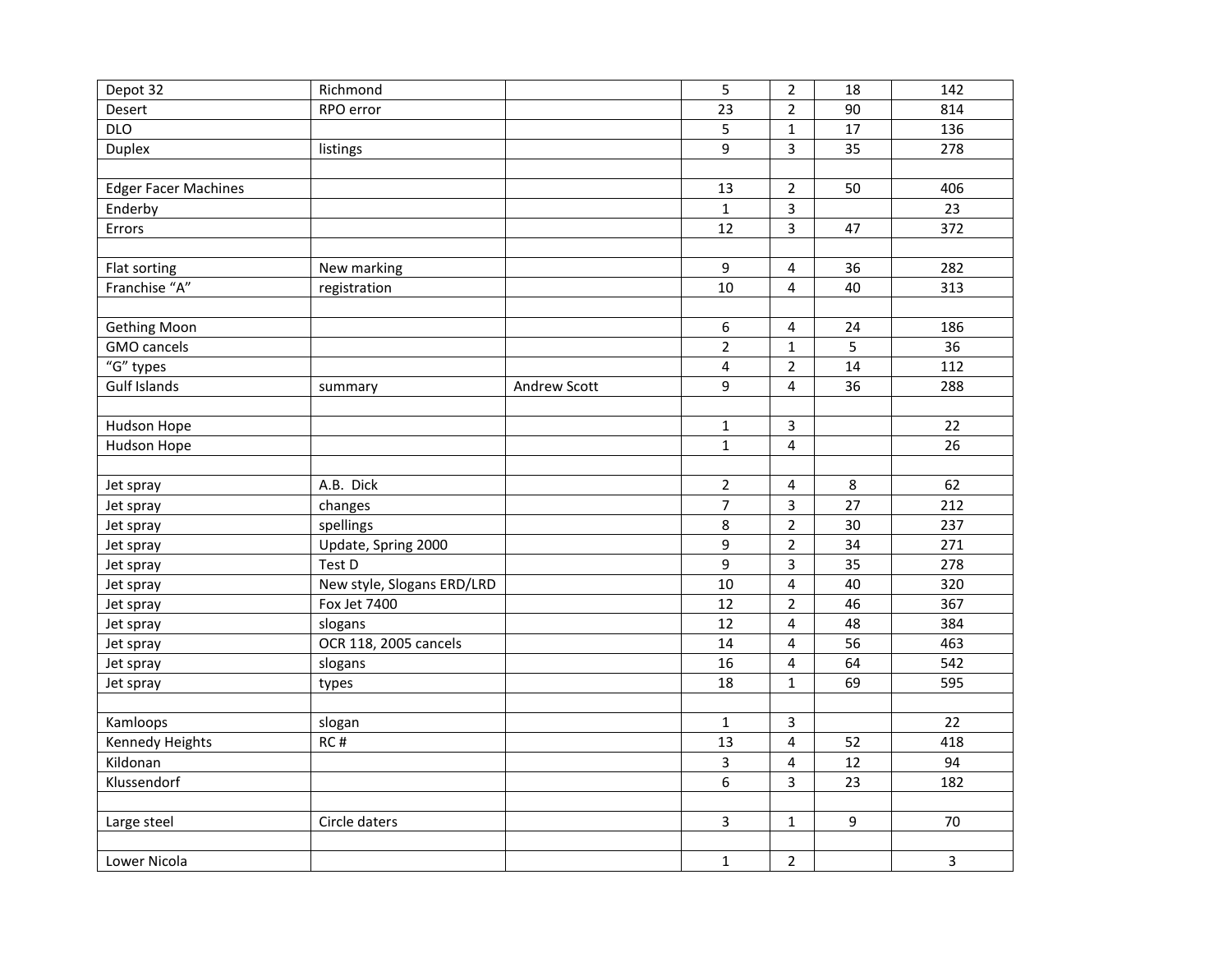| Machine cancels    |                       |              | $\mathbf 1$     | $\overline{2}$          |                 | 4          |
|--------------------|-----------------------|--------------|-----------------|-------------------------|-----------------|------------|
| Machine 1993       | withdrawn             |              | $\overline{2}$  | $\overline{\mathbf{4}}$ | 8               | 64         |
| Machines           | IPS 4900, ERD/LRD     |              | 11              | 4                       | 44              | LXXXIII    |
| Markings           | special               |              | 9               | $\overline{2}$          | 34              | 272        |
| Markings           | Recent in 2017        | Andrew Scott | 26              | $\overline{2}$          | 102             | 1010       |
| Markings           | Recent in 2018        | Andrew Scott | 27              | $\overline{2}$          | 106             | 1074       |
| Markings           | 2018 update           | Andrew Scott | 27              | $\overline{4}$          | 108             | 1106       |
| <b>MOONs</b>       | Number corrections    |              | 6               | $\overline{2}$          | 22              | 170        |
| MPO/NPO            | accounting            |              | $\mathbf{1}$    | $\overline{3}$          |                 | 21         |
|                    |                       |              |                 |                         |                 |            |
| Nanaimo            | "R" mark blue         |              | 23              | 2                       | 90              | 809        |
| Nanaimo            | $n_{\rm R}$           |              | 23              | 3                       | 91              | 825        |
| New cancels        |                       |              | 13              | $\overline{2}$          | 50              | 405        |
| <b>New Cancels</b> | various               | Andrew Scott | 26              | 3                       | 103             | 1026       |
| New Westminster    | duplex                |              | 15              | 4                       | 60              | 504        |
| Number 27          | colonial              |              | $\overline{2}$  | $\overline{\mathbf{4}}$ | 8               | 63         |
|                    |                       |              |                 |                         |                 |            |
| <b>OCR</b>         | errors                |              | $\overline{7}$  | 4                       | 28              | 224        |
| Office changes     |                       |              | 3               | 4                       | 12              | 93         |
| Office changes     |                       |              | 12              | $\overline{2}$          | 46              | LXXXVII    |
| Office numbers     | replacements          |              | $\overline{3}$  | $\mathbf{1}$            | 9               | 68         |
| Office numbers     | Six digit             |              | $\overline{23}$ | $\overline{4}$          | 92              | 841        |
| Ogopogo            |                       |              | 11              | 4                       | 44              | 344        |
| Openings/closings  |                       |              | $\overline{4}$  | 4                       | 16              | 128        |
| Openngs/closings   |                       |              | 5               | $\mathbf{1}$            | 17              | 135        |
| Openings/closings  |                       |              | 5               | 4                       | 20              | Appendix   |
| Openings/closings  |                       |              | $\overline{7}$  | $\overline{2}$          | 26              | 206        |
| Openings/closings  |                       |              | 8               | $\mathbf{1}$            | 29              | April 1999 |
| Openings/closings  |                       |              | 8               | $\overline{2}$          | $\overline{30}$ | 239        |
| Openings/closings  |                       |              | 8               | 4                       | 32              | 256        |
| Openings/closings  | RC#s, Dates, names    |              | 9               | 3                       | 35              | 279        |
| Openings/closings  | RC#s                  |              | 10              | $\overline{2}$          | 38              | 303        |
| Openings/closings  | Dates, Number changes |              | 12              | 4                       | 48              | 383        |
| Openings/closings  |                       |              | 13              | 3                       | 51              | 412        |
| Openings/closings  |                       |              | 14              | $\overline{2}$          | 54              | 441        |
| Openings/closings  |                       |              | 14              | $\mathbf{1}$            | 53              | 435        |
| Openings/closings  |                       |              | 14              | $\overline{4}$          | 56              | 460        |
| Openings/closings  |                       |              | 16              | $\mathbf{1}$            | 61              | 512        |
| Openings/closings  |                       |              | 17              | $\mathbf{1}$            | 65              | 554        |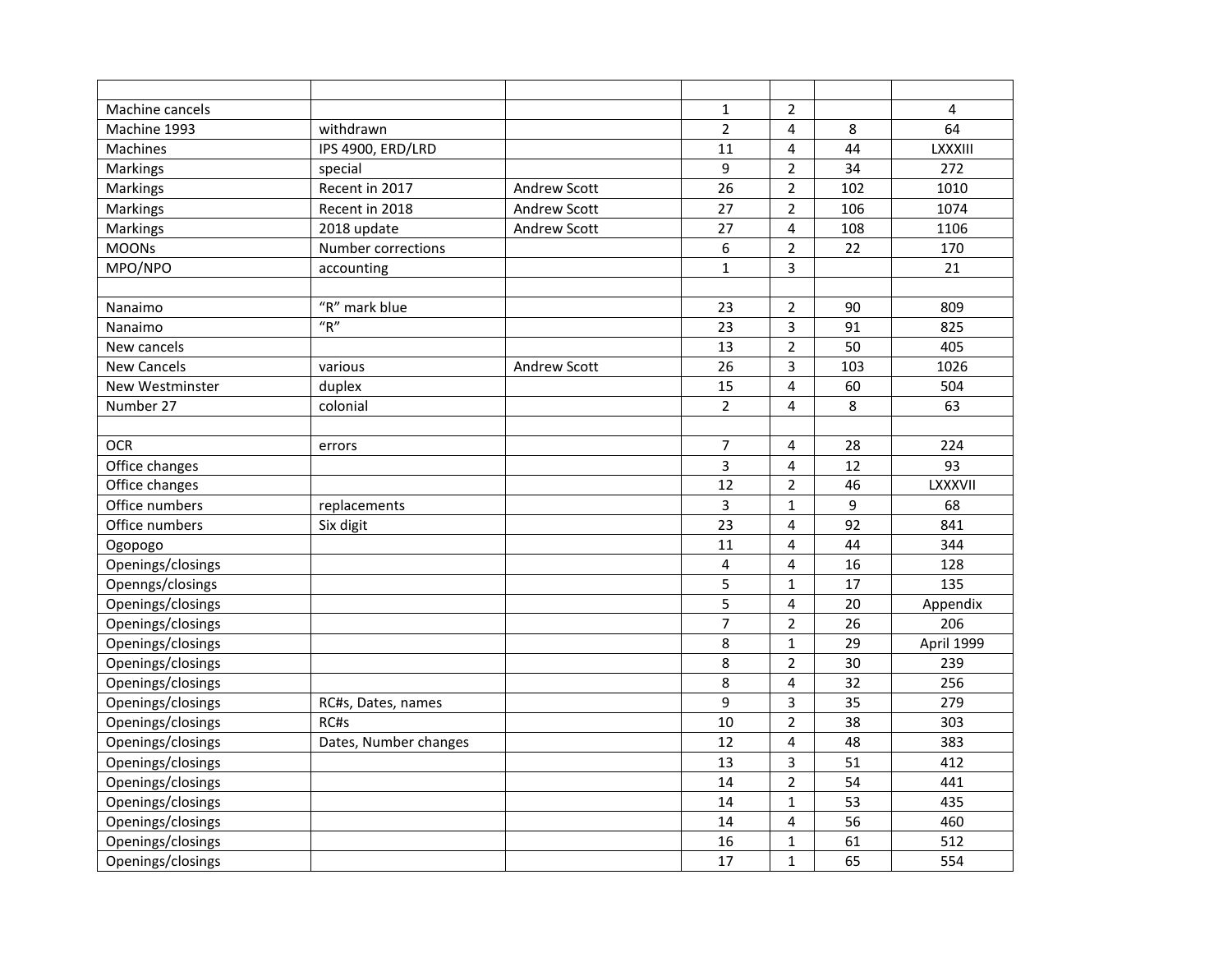| Openings/closings<br>18<br>4<br>20<br>$\mathbf{1}$<br>Openings<br>22<br>Openings<br>$\mathbf{1}$<br>3<br>Openings<br><b>Recent listing</b><br>23<br>2017 recent listing<br>26<br>Openings<br>$\mathbf{1}$<br>Cancellations, 2017<br>Openings, changes<br>26<br>4<br>Cancellations, 2018<br>27<br>3<br>Openings, changes<br>Paid All<br>$\overline{2}$<br>4<br>Paquebot<br>10<br>3<br>update<br>Cec Coutts<br>5<br>3<br>Pentowna<br>Pictorials<br>11<br>4<br>12<br>Pictorials<br>3<br>Pictorials<br>12<br>3<br>background<br>Roman Zakaluzny<br>Pictorials<br>Listing, examples<br>13<br>3<br>Andrew Scott<br>13<br>Pictorials<br>4<br>listing<br>Pictorials<br>14<br>$\overline{2}$<br>15<br>Pictorials<br>examples<br>$\mathbf{1}$<br>15<br>3<br>Pictorials<br>examples<br>3<br>Pictorials<br>examples<br>16<br>Pictorial<br>Milner<br>17<br>$\overline{2}$<br>Pictorial cancels<br>25<br>$\overline{2}$<br>5<br>$\overline{2}$<br>Pioneer Line<br>$\overline{4}$<br>$\mathbf{1}$<br>Pocons<br>6<br>3 |           |                |    |              |     |            |
|--------------------------------------------------------------------------------------------------------------------------------------------------------------------------------------------------------------------------------------------------------------------------------------------------------------------------------------------------------------------------------------------------------------------------------------------------------------------------------------------------------------------------------------------------------------------------------------------------------------------------------------------------------------------------------------------------------------------------------------------------------------------------------------------------------------------------------------------------------------------------------------------------------------------------------------------------------------------------------------------------------|-----------|----------------|----|--------------|-----|------------|
|                                                                                                                                                                                                                                                                                                                                                                                                                                                                                                                                                                                                                                                                                                                                                                                                                                                                                                                                                                                                        |           |                |    |              | 72  | 620        |
|                                                                                                                                                                                                                                                                                                                                                                                                                                                                                                                                                                                                                                                                                                                                                                                                                                                                                                                                                                                                        |           |                |    |              | 77  | 673        |
|                                                                                                                                                                                                                                                                                                                                                                                                                                                                                                                                                                                                                                                                                                                                                                                                                                                                                                                                                                                                        |           |                |    |              | 85  | 755        |
|                                                                                                                                                                                                                                                                                                                                                                                                                                                                                                                                                                                                                                                                                                                                                                                                                                                                                                                                                                                                        |           |                |    |              | 95  | 894        |
|                                                                                                                                                                                                                                                                                                                                                                                                                                                                                                                                                                                                                                                                                                                                                                                                                                                                                                                                                                                                        |           |                |    |              | 101 | 994        |
|                                                                                                                                                                                                                                                                                                                                                                                                                                                                                                                                                                                                                                                                                                                                                                                                                                                                                                                                                                                                        |           |                |    |              | 104 | 1042       |
|                                                                                                                                                                                                                                                                                                                                                                                                                                                                                                                                                                                                                                                                                                                                                                                                                                                                                                                                                                                                        |           |                |    |              | 107 | 1090       |
|                                                                                                                                                                                                                                                                                                                                                                                                                                                                                                                                                                                                                                                                                                                                                                                                                                                                                                                                                                                                        |           |                |    |              |     |            |
|                                                                                                                                                                                                                                                                                                                                                                                                                                                                                                                                                                                                                                                                                                                                                                                                                                                                                                                                                                                                        |           |                |    |              | 8   | 59         |
|                                                                                                                                                                                                                                                                                                                                                                                                                                                                                                                                                                                                                                                                                                                                                                                                                                                                                                                                                                                                        |           |                |    |              | 39  | 312        |
|                                                                                                                                                                                                                                                                                                                                                                                                                                                                                                                                                                                                                                                                                                                                                                                                                                                                                                                                                                                                        |           |                |    |              | 19  | 150        |
|                                                                                                                                                                                                                                                                                                                                                                                                                                                                                                                                                                                                                                                                                                                                                                                                                                                                                                                                                                                                        |           |                |    |              | 44  | 350        |
|                                                                                                                                                                                                                                                                                                                                                                                                                                                                                                                                                                                                                                                                                                                                                                                                                                                                                                                                                                                                        |           |                |    |              | 47  | 371        |
|                                                                                                                                                                                                                                                                                                                                                                                                                                                                                                                                                                                                                                                                                                                                                                                                                                                                                                                                                                                                        |           |                |    |              | 47  | 374        |
|                                                                                                                                                                                                                                                                                                                                                                                                                                                                                                                                                                                                                                                                                                                                                                                                                                                                                                                                                                                                        |           |                |    |              | 51  | 413        |
|                                                                                                                                                                                                                                                                                                                                                                                                                                                                                                                                                                                                                                                                                                                                                                                                                                                                                                                                                                                                        |           |                |    |              | 52  | 421        |
|                                                                                                                                                                                                                                                                                                                                                                                                                                                                                                                                                                                                                                                                                                                                                                                                                                                                                                                                                                                                        |           |                |    |              | 54  | 440        |
|                                                                                                                                                                                                                                                                                                                                                                                                                                                                                                                                                                                                                                                                                                                                                                                                                                                                                                                                                                                                        |           |                |    |              | 57  | 475        |
|                                                                                                                                                                                                                                                                                                                                                                                                                                                                                                                                                                                                                                                                                                                                                                                                                                                                                                                                                                                                        |           |                |    |              | 59  | 494        |
|                                                                                                                                                                                                                                                                                                                                                                                                                                                                                                                                                                                                                                                                                                                                                                                                                                                                                                                                                                                                        |           |                |    |              | 63  | 536        |
|                                                                                                                                                                                                                                                                                                                                                                                                                                                                                                                                                                                                                                                                                                                                                                                                                                                                                                                                                                                                        |           |                |    |              | 66  | 565        |
|                                                                                                                                                                                                                                                                                                                                                                                                                                                                                                                                                                                                                                                                                                                                                                                                                                                                                                                                                                                                        |           |                |    |              | 98  | 942        |
|                                                                                                                                                                                                                                                                                                                                                                                                                                                                                                                                                                                                                                                                                                                                                                                                                                                                                                                                                                                                        |           |                |    |              | 18  | Appendix   |
|                                                                                                                                                                                                                                                                                                                                                                                                                                                                                                                                                                                                                                                                                                                                                                                                                                                                                                                                                                                                        |           |                |    |              | 13  | 104        |
|                                                                                                                                                                                                                                                                                                                                                                                                                                                                                                                                                                                                                                                                                                                                                                                                                                                                                                                                                                                                        |           |                |    |              | 23  | 181        |
|                                                                                                                                                                                                                                                                                                                                                                                                                                                                                                                                                                                                                                                                                                                                                                                                                                                                                                                                                                                                        | Pocons    | New datestamps | 25 | $\mathbf{1}$ | 97  | 926        |
| 3<br>Port Townsend<br>Kicking mule<br>20                                                                                                                                                                                                                                                                                                                                                                                                                                                                                                                                                                                                                                                                                                                                                                                                                                                                                                                                                               |           |                |    |              | 79  | 696        |
| $^{\prime\prime}10^{\prime\prime}$<br>5<br>Postage Due<br>$\mathbf{1}$                                                                                                                                                                                                                                                                                                                                                                                                                                                                                                                                                                                                                                                                                                                                                                                                                                                                                                                                 |           |                |    |              | 17  |            |
| Postage Paid<br>6<br>$\mathbf{1}$                                                                                                                                                                                                                                                                                                                                                                                                                                                                                                                                                                                                                                                                                                                                                                                                                                                                                                                                                                      |           |                |    |              | 21  | 168        |
| $\mathbf 1$<br>$\overline{2}$<br>Progress                                                                                                                                                                                                                                                                                                                                                                                                                                                                                                                                                                                                                                                                                                                                                                                                                                                                                                                                                              |           |                |    |              |     | 5          |
|                                                                                                                                                                                                                                                                                                                                                                                                                                                                                                                                                                                                                                                                                                                                                                                                                                                                                                                                                                                                        |           |                |    |              |     |            |
| Queen Charlotte<br>Andrew Scott<br>$\overline{2}$<br>$\overline{2}$                                                                                                                                                                                                                                                                                                                                                                                                                                                                                                                                                                                                                                                                                                                                                                                                                                                                                                                                    |           |                |    |              | 6   | 48         |
| $\overline{3}$<br>$\overline{\mathbf{A}}$<br>Queen Charlotte                                                                                                                                                                                                                                                                                                                                                                                                                                                                                                                                                                                                                                                                                                                                                                                                                                                                                                                                           |           |                |    |              | 12  | 94         |
|                                                                                                                                                                                                                                                                                                                                                                                                                                                                                                                                                                                                                                                                                                                                                                                                                                                                                                                                                                                                        |           |                |    |              |     |            |
|                                                                                                                                                                                                                                                                                                                                                                                                                                                                                                                                                                                                                                                                                                                                                                                                                                                                                                                                                                                                        | <b>RC</b> | listing        | 9  | 4            | 36  | 286        |
|                                                                                                                                                                                                                                                                                                                                                                                                                                                                                                                                                                                                                                                                                                                                                                                                                                                                                                                                                                                                        |           |                |    |              |     | 287        |
|                                                                                                                                                                                                                                                                                                                                                                                                                                                                                                                                                                                                                                                                                                                                                                                                                                                                                                                                                                                                        |           |                | 10 | 4            | 40  | 319        |
| RC changes                                                                                                                                                                                                                                                                                                                                                                                                                                                                                                                                                                                                                                                                                                                                                                                                                                                                                                                                                                                             |           |                |    |              |     |            |
| RC changes<br>11<br>3                                                                                                                                                                                                                                                                                                                                                                                                                                                                                                                                                                                                                                                                                                                                                                                                                                                                                                                                                                                  |           |                |    |              | 43  | 342        |
| 16<br>3<br>RC changes                                                                                                                                                                                                                                                                                                                                                                                                                                                                                                                                                                                                                                                                                                                                                                                                                                                                                                                                                                                  |           |                |    |              | 63  | 536<br>335 |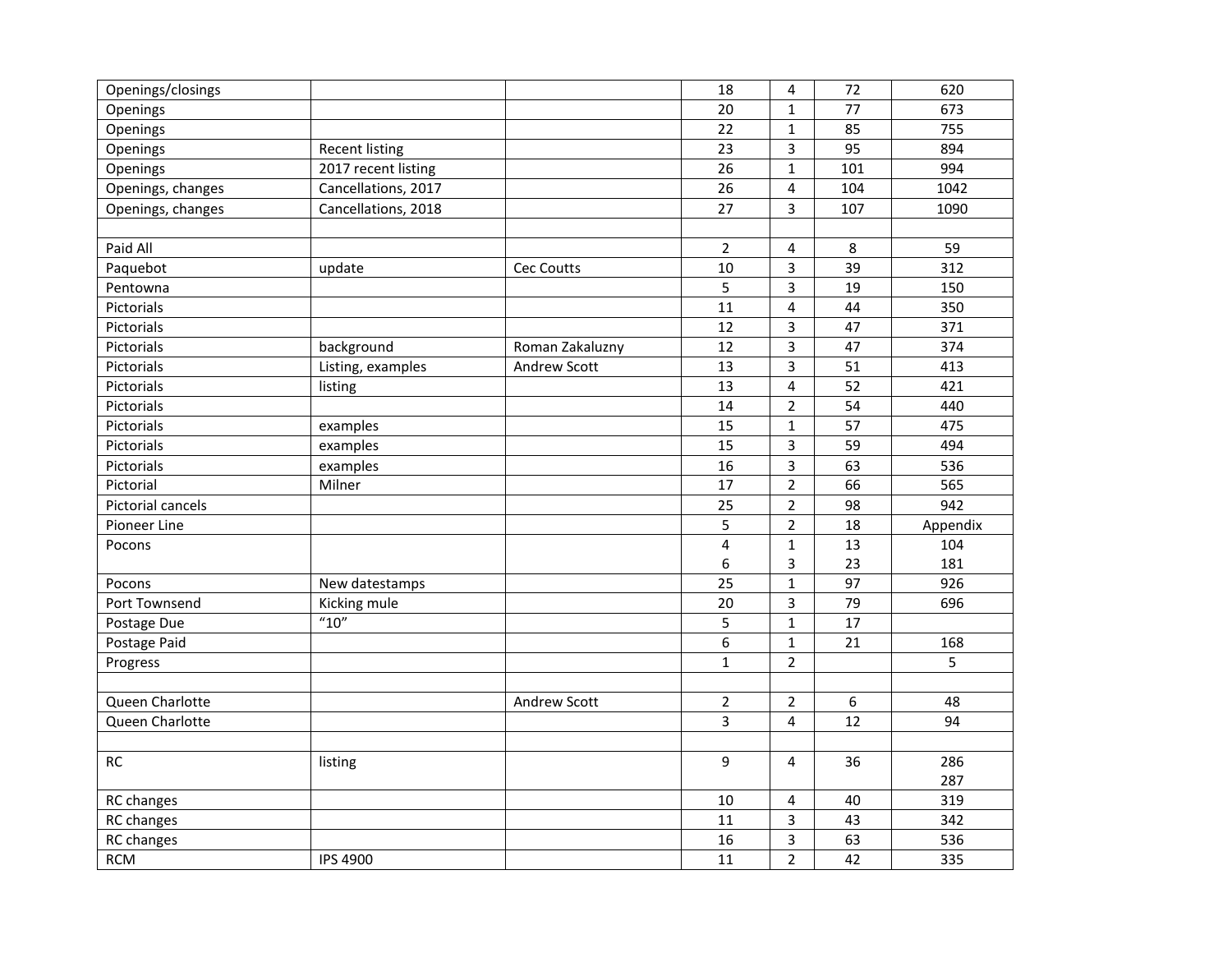| <b>RCM</b>          | Type "K", Pitney Bowes |                     | 11                      | 3                       | 43  | 340              |
|---------------------|------------------------|---------------------|-------------------------|-------------------------|-----|------------------|
| <b>RCR</b>          | New machine            |                     | 11                      | 4                       | 44  | 349              |
| <b>RCR</b>          | machines               |                     | 12                      | 4                       | 48  | 386              |
| Registered          | markings               |                     | $\overline{7}$          | 4                       | 28  | 219              |
| Registered          | earliest               |                     | 8                       | $\mathbf{1}$            | 29  | 225              |
| Registered          | 1870's, private boxes  |                     | 8                       | $\overline{2}$          | 30  | 238              |
| Registered          | Vancouver customized   | <b>Andrew Scott</b> | 26                      | $\mathbf{1}$            | 101 | 990              |
| Rollers             |                        |                     | $\overline{7}$          | 4                       | 28  | 222              |
| Roller              | New Westminster, new   |                     | 8                       | $\overline{2}$          | 30  | 234              |
| <b>Royal Centre</b> | RC# 651257             |                     | 15                      | 4                       | 60  | $50\overline{4}$ |
| <b>Rubber CDS</b>   |                        |                     | 11                      | 4                       | 44  | 351              |
|                     |                        |                     |                         |                         |     |                  |
| Salmon Arm          | <b>IPS</b>             |                     | 7                       | 1                       | 25  | 200              |
| Santa               | <b>JSP</b>             |                     | 15                      | 4                       | 60  | 505              |
| Sechelt             | Datestamp update       |                     | 24                      | $\mathbf{1}$            | 93  | 862              |
| Ship cancels        |                        |                     | $\overline{2}$          | $\mathbf{1}$            | 5   | 40               |
| Shipletter          |                        |                     | 5                       | $\overline{2}$          | 18  | 138              |
| Six digit markings  |                        |                     | 23                      | $\mathbf{1}$            | 89  | 798              |
| Six digit markings  |                        |                     | 25                      | $\overline{2}$          | 98  | 942              |
| Six digit markings  | Recent, rectangular    |                     | 25                      | 3                       | 99  | 958              |
| Skookumchuk         | RC# changes            |                     | 16                      | 3                       | 63  | 531              |
| Slogan cancels      |                        |                     | $\overline{2}$          | $\mathbf{1}$            | 5   | 37               |
| Slogan cancels      |                        | <b>Cecil Coutts</b> | $\overline{\mathbf{4}}$ | $\mathbf{1}$            | 13  | 101              |
| Slogans             | Jet spray              |                     | $\overline{7}$          | $\mathbf{1}$            | 25  | 199              |
| Slogans             | Postal zone            | Dan Rosenblat       |                         |                         |     |                  |
| Slogans             | dates                  |                     | 9                       | $\overline{2}$          | 34  | LXIV             |
| Slogan              | Kamloops               |                     | 6                       | 4                       | 24  | 186              |
| Slogans             | <b>VIMY</b>            |                     | 16                      | 3                       | 63  | 531              |
| Snell bubble jet    |                        |                     | $\overline{7}$          | $\mathbf{1}$            | 25  | 194              |
| Snell bubble jet    | modifications          |                     | $\overline{7}$          | $\overline{2}$          | 26  | 202              |
| Snell bubble jet    | changes                |                     | $\overline{7}$          | 4                       | 28  | 222              |
| SOHO offices        |                        |                     | 11                      | 3                       | 43  | 341              |
| Sorrento            | IPS HD <sub>2</sub>    |                     | 15                      | $\overline{\mathbf{4}}$ | 60  | 504              |
| South Burnaby       | numbers                |                     | 9                       | 3                       | 35  | 277              |
| South Burnaby       | Portal unit            |                     | 11                      | $\mathbf{1}$            | 41  | 328              |
| Spelling variations |                        |                     | 4                       | $\mathbf{1}$            | 13  | XXV              |
| Spelling variations |                        | <b>Alex Price</b>   | $\overline{4}$          | $\overline{2}$          | 14  | 110              |
| Spray markings      |                        |                     | 5                       | 3                       | 19  | 151              |
| Squamish            |                        |                     | 9                       | 3                       | 35  | 278              |
| Superman            |                        |                     | $\overline{4}$          | 4                       | 16  | 122              |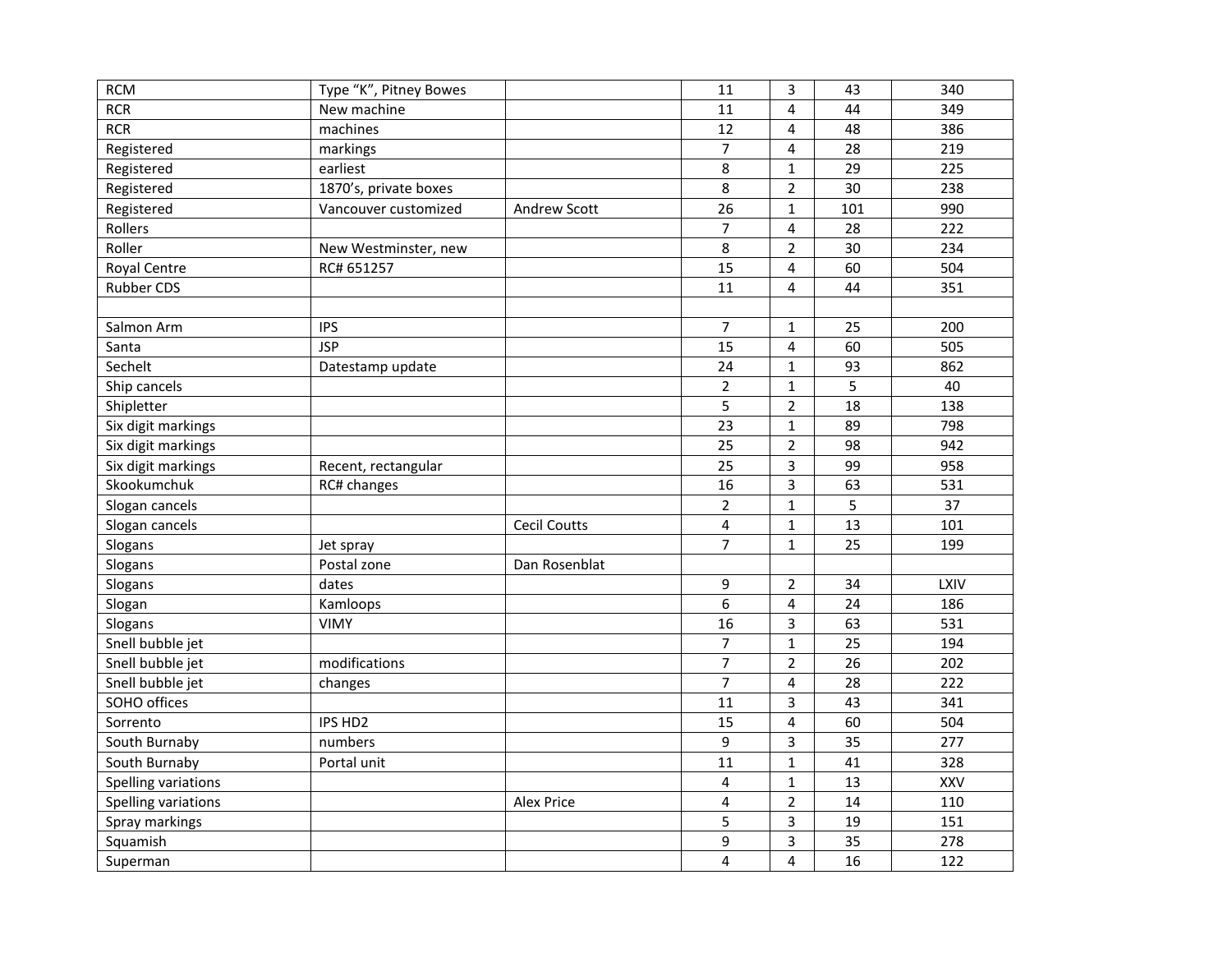| <b>Temporary RPO</b> |                                  |                                     | $\mathbf{1}$     | 3              |    | 24              |
|----------------------|----------------------------------|-------------------------------------|------------------|----------------|----|-----------------|
| The Empress          |                                  |                                     | $\overline{2}$   | $\overline{2}$ | 6  | 47              |
|                      |                                  |                                     |                  |                |    |                 |
| Unreported           |                                  |                                     | 6                | 2              | 22 | 176             |
| Unreported           | update                           |                                     | 6                | 3              | 23 | 182             |
| Unreported           | Magoffin Spur, Spiller River     | Andrew Scott                        | 23               | $\overline{2}$ | 90 | 806             |
| Unreported           | <b>Updated list</b>              | <b>Tracy Cooper Andrew</b><br>Scott | 24               | 3              | 95 | 884             |
|                      |                                  |                                     |                  |                |    |                 |
| Vancouver            | <b>MPP</b>                       |                                     | 13               | $\overline{2}$ | 50 | 404             |
|                      | CFC changes                      |                                     |                  |                |    |                 |
| Vancouver            | <b>MPP</b>                       |                                     | 13               | 3              | 51 | 413             |
| Vancouver            | Postal meter                     |                                     | 20               | $\overline{2}$ | 78 | 683             |
| Vancouver            | Early postmarks to 1905          |                                     | 20               | $\overline{2}$ | 78 | 684             |
| Vancouver            | "W" RPO                          |                                     | 23               | $\mathbf{1}$   | 89 | 788             |
| Vancouver            | <b>Pacific Processing Centre</b> |                                     | 24               | 3              | 95 | 893             |
| Vancouver            | Suburban straightline            |                                     | 25               | 3              | 99 | 957             |
|                      | handstamp                        |                                     |                  |                |    |                 |
| Vancouver Airport    | Way Mail                         |                                     | 24               | 3              | 95 | 890             |
| Vancouver Island     | pictorials                       |                                     | $\overline{7}$   | $\mathbf{1}$   | 25 | 198             |
| Vancouver Sub X      |                                  |                                     | $\boldsymbol{6}$ | $\overline{2}$ | 22 | 169             |
| Vancouver West       |                                  |                                     | $\mathbf{1}$     | $\overline{2}$ |    | 3               |
| Vedder Xing          |                                  |                                     | 3                | 4              | 12 | $\overline{94}$ |
| <b>VES systems</b>   |                                  |                                     | 8                | 4              | 32 | 253             |
| Victoria             | cancels                          |                                     | $\overline{7}$   | $\overline{2}$ | 26 | 207             |
| Victoria crown       |                                  |                                     | $\overline{3}$   | 4              | 12 | 94              |
| Victoria             | Flag                             |                                     | 3                | 3              | 11 | 82              |
| Victoria             | Flag                             |                                     | 5                | $\overline{4}$ | 20 | 157             |
| Victoria             | Happy Holiday                    |                                     | $\%$             | \$             | 20 | 160             |
|                      |                                  |                                     | 6                | $\mathbf{1}$   | 21 | 164             |
| Victoria             | datestamps                       |                                     | 22               | $\mathbf{1}$   | 85 | 754             |
|                      |                                  |                                     |                  |                |    |                 |
| Whistler machine     |                                  |                                     | 4                | $\overline{2}$ | 14 | 111             |
| Winfield             | IPS HD <sub>2</sub>              |                                     | 15               | 4              | 60 | 504             |
| Wings                | dates                            |                                     | 9                | 3              | 35 | LXVI            |
| Wings                | update                           |                                     | 10               | $\overline{2}$ | 38 | 304             |
| Wings                | update                           |                                     | 10               | 3              | 39 | 311             |
| Wings                | ERD/LRD                          | Andrew Scott                        | 12               | $\mathbf{1}$   | 45 | 359             |
| Wings                | update                           | <b>Andrew Scott</b>                 | 12               | 3              | 47 | 373             |